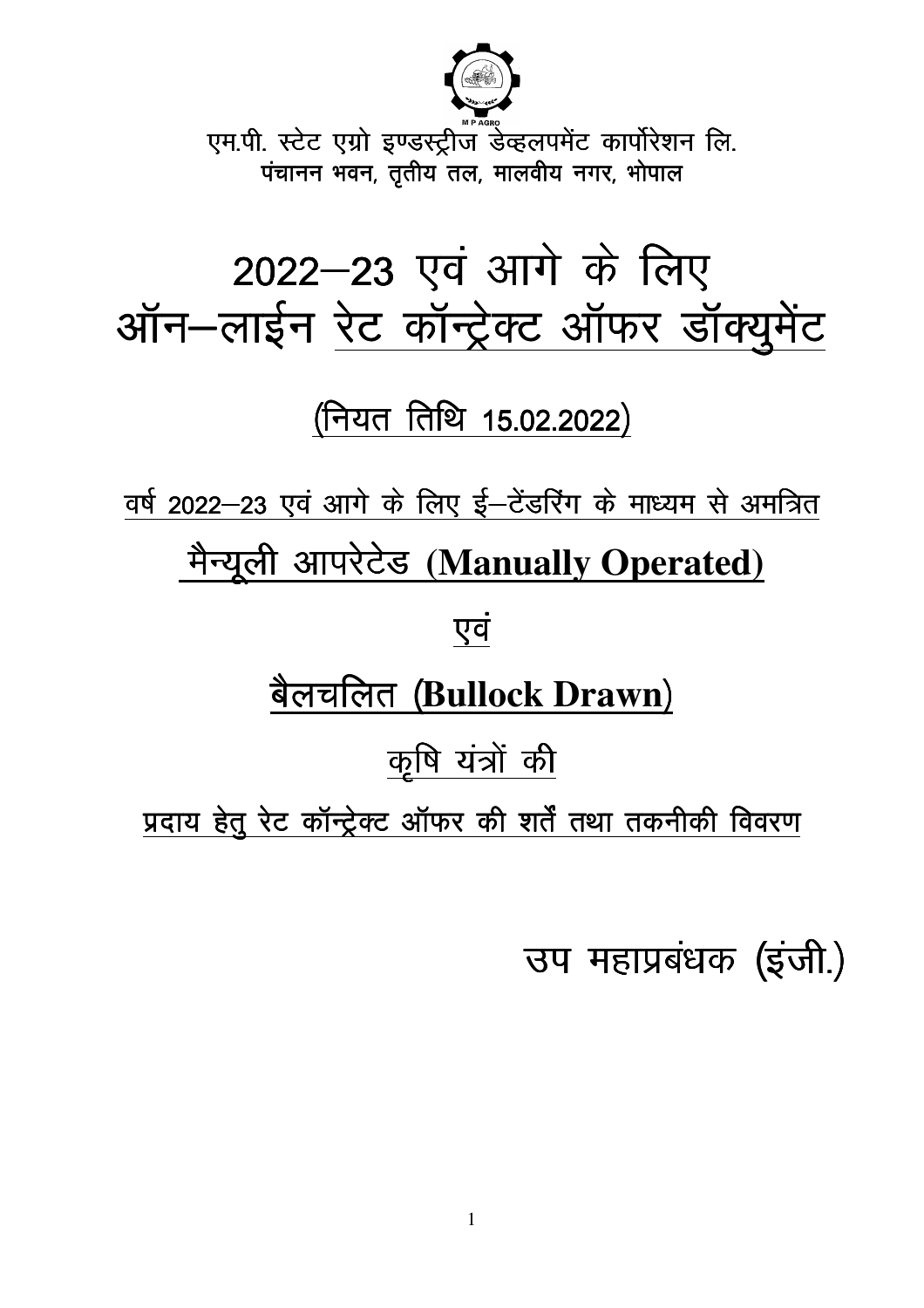

# 

| कं.             | विवरण                                                                                                                                                                                       | पृष्ठ संख्या | पृष्ठ कमांक |
|-----------------|---------------------------------------------------------------------------------------------------------------------------------------------------------------------------------------------|--------------|-------------|
| 01              | प्रकाशित ऑन–लाईन रेट कॉन्ट्रेक्ट ऑफर<br>सूचना                                                                                                                                               | 01           | 03          |
| 02              | मैन्यूली आपरेटेड (Manually Operated) एवं<br><u>बैलचलित (Bullock Drawn) कृ</u> षि यंत्रों के<br>प्रदाय हेतु ऑन–लाईन रेट कॉन्ट्रेक्ट ऑफर<br>की प्रकिया. DISCLAIMER व धरोहर राशि<br>की जानकारी | 01           | 04          |
| 03              | ऑन–लाईन रेट कॉन्ट्रेक्ट ऑफर के साथ<br>संलग्न किये जाने वाले तकनीकी अर्हता<br>संबंधी दस्तावेजों का विवरण                                                                                     | 01           | 05          |
| 04              | ऑन-लाईन रेट कॉन्ट्रेक्ट ऑफर की शर्तो का<br>विवरण – परिशिष्ठ क्रं. 1                                                                                                                         | 10           | 07 से 16 तक |
| 05              | मैन्यूली आपरेटेड (Manually Operated) एवं<br><u>बैलचलित (Bullock Drawn) कृ</u> षि यंत्रों के<br>तकनीकी मापदण्ड परिशिष्ट – 2, एवं<br>3,<br>$3''\nabla', 3''$ बी"                              | 46           | 17 से 22 तक |
| 06              | आफरकर्ता फर्म का विस्तृत विवरण<br>परिशिष्ट $-4$                                                                                                                                             | 01           | 23          |
| 07              | आफरकर्ता के निर्माण इकाई की क्षमता से<br>संबंधित विवरण परिशिष्ट – 4 (अ)                                                                                                                     | 02           | $24 - 25$   |
| 08              | वित्तीय प्रस्ताव<br>परिशिष्ट $-5$                                                                                                                                                           | 02           | $26 - 27$   |
| 09              | अनुबंध का प्रारूप<br>परिशिष्ट $-6$                                                                                                                                                          | 01           | 28          |
| 10              | फिजिबिलिटी रिपोर्ट हेतु निर्माण ईकाई की<br>जानकारी एवं दस्तावेजों का विवरण-<br>परिशिष्ट $-7$ व 8                                                                                            | 03           | $29 - 31$   |
| 11              | आफरकर्ता (निर्माता) द्वारा ऑन लाईन<br>आरसीओ में दर आफर करने का अथॉरिटी<br>लेटर परिशिष्ट-9 में देना होगा।                                                                                    | 01           | 32          |
| 12 <sup>°</sup> | <u>मैन्यूली आपरेटेड (Manually Operated) एवं</u><br><u>बैलचलित (Bullock Drawn) कृ</u> षि यंत्रों के<br>मानचित्र की प्रति                                                                     | 39           | $33 - 71$   |

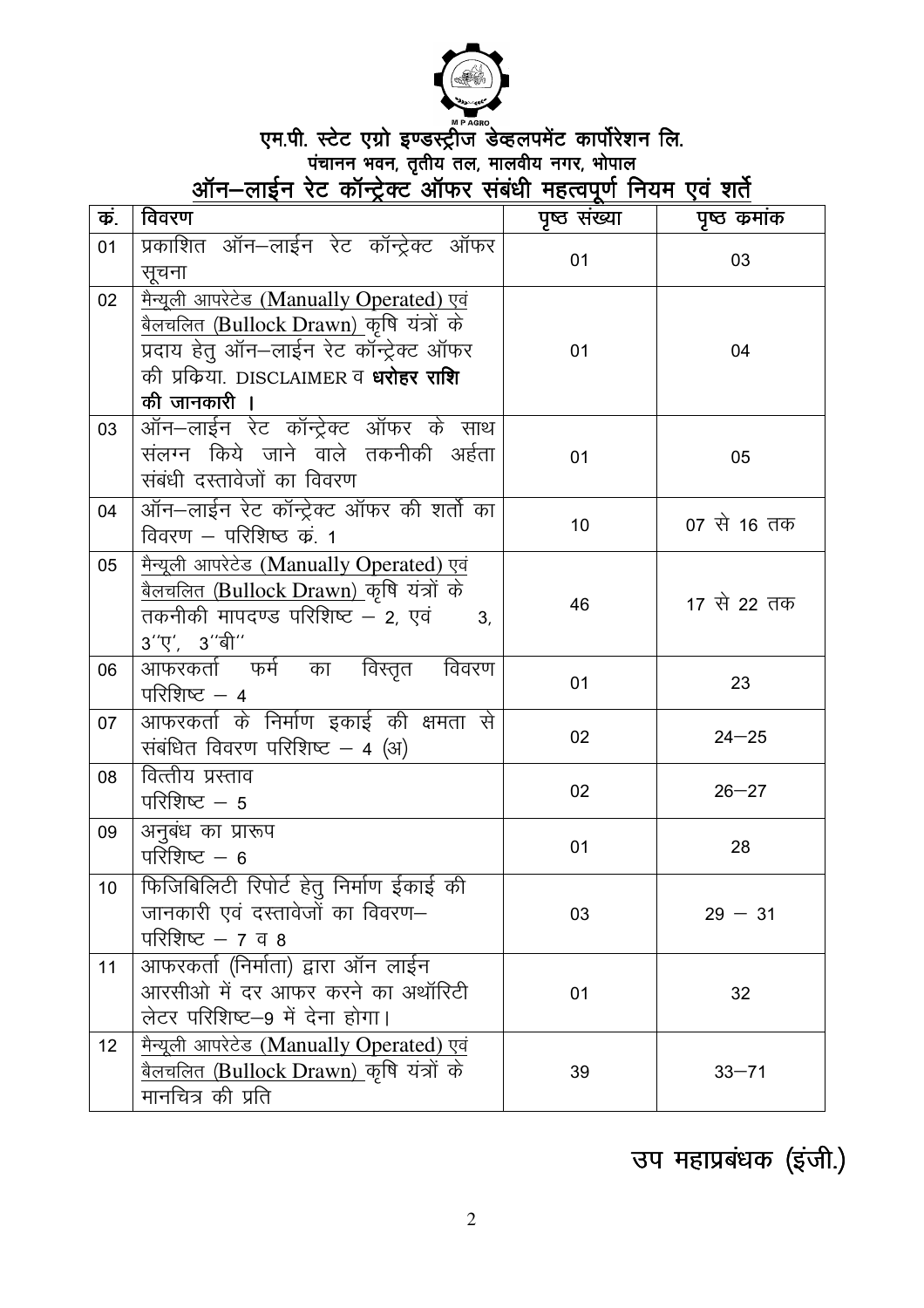

एम.पी. स्टेट एग्रो इण्डस्ट्रीज डेव्हलपमेंट कार्पोरेशन लि. पंचानन भवन, तृतीय तल, मालवीय नगर, भोपाल दरभाष क. 0755-2551652, 2551756

क. / मुख्या / इंजी. / 2022–23 /

<u> दिनांक : 24 जनवरी 2022</u>

### <u>ऑन-लाईन रेट कॉन्ट्रेक्ट ऑफर सूचना</u>

निगम द्वारा <u>मैन्यूली आपरेटेड (Manually Operated) एवं बैलचलित (Bullock Drawn)</u><br>कृषि यंत्रों की दर के लिये ऑन–लाईन रेट कॉन्ट्रेक्ट ऑफर आमंत्रित किये जा रहे हैं। अंतिम तिथि दि. 15.02.2022 व समय सायंकाल 2.00 बजे तक है।

विस्तृत विवरण निगम की वेबसाईट www.mpagro.org तथा www.mptenders.gov.in पर उपलब्ध है ।

उप महाप्रबंधक (इंजी.)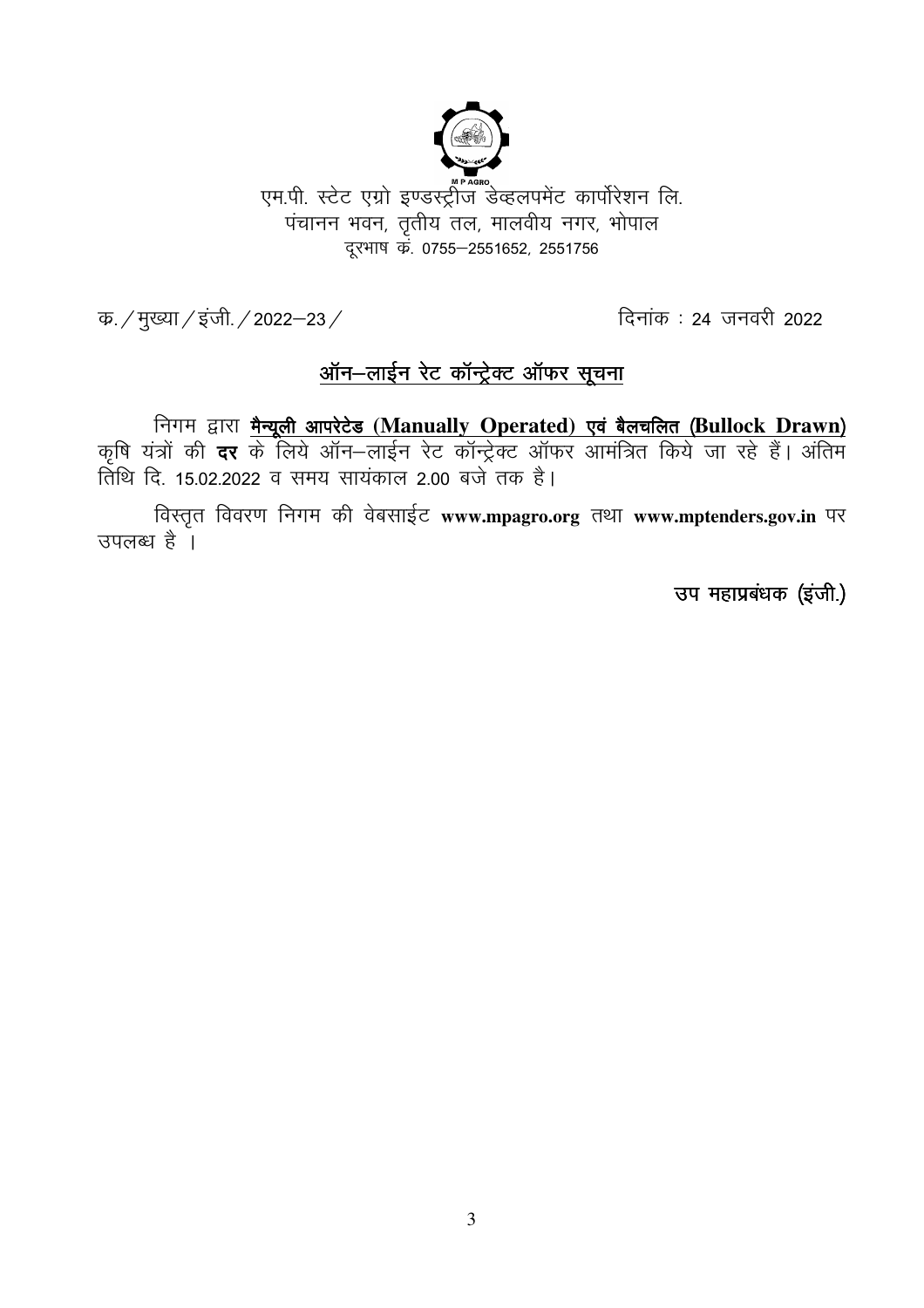

एम.पी. स्टेट एग्रो इण्डस्ट्रीज डेव्हलपमेंट कार्पोरेशन लि.

पंचानन भवन, तृतीय तल, मालवीय नगर, भोपाल

दूरभाष क. 0755-2551652, 2551756 फेक्स-2557305

E-Mail : mpagrohobpl@gmail.com, Website : www.mpagro.org

### **DISCLAIMER, RCO FEE, TIME SCHEDULE & EMD**

### **A. DISCLAIMER**

Though adequate care has been taken in the preparation of this RCO document, the offerers should satisfy themselves that the document being submitted by them is complete in all respect. Intimation of discrepancy, if any, should be submitted in writing to the MP Statge Agro Industries Development Corporation Limited, Bhopal before opening of the RCO/tender, otherwise, the rate contract/tender may be classified as incomplete and liable for rejection. In case M.P. Agro does not receive any intimation before opening of the tenders, it shall be deemed that the Offerer has submitted their RCO/tender complete in all respects.

### **B. ON LINE RATE CONTRACT OFFER PROCESS**

Online rate contract offer (RCO) is invited under E- Tender system and bidding process will have following steps:

| RCO Fee (Non Refundable)                                                                                                                                                                                                                                                                                                                                                                  | Rs $4000 + 720$ (18% GST) = 4720 shall                                                                                                                                                                                                                                                                                                                                             |
|-------------------------------------------------------------------------------------------------------------------------------------------------------------------------------------------------------------------------------------------------------------------------------------------------------------------------------------------------------------------------------------------|------------------------------------------------------------------------------------------------------------------------------------------------------------------------------------------------------------------------------------------------------------------------------------------------------------------------------------------------------------------------------------|
|                                                                                                                                                                                                                                                                                                                                                                                           | be paid online.                                                                                                                                                                                                                                                                                                                                                                    |
| <b>EMD OF (MANUALLY OPERATED</b>                                                                                                                                                                                                                                                                                                                                                          | 1. Earnest Money Deposit (EMD) of                                                                                                                                                                                                                                                                                                                                                  |
| IMPLEMENT):-<br><b>MAIZ SHALLER</b><br>$\mathbf{1}$<br><b>SERRATED SICKLE</b><br>2.<br>WINNOWING FAN<br>З.<br>(I)<br>WINNOWING FAN<br>(II)<br>4.<br>5. SOYA WEEDER<br>6. LOW.LIFT.PUMP (HAND<br>OPERATED)<br>7. LOW.LIFT.PUMP (PEDAL)<br>8. CHAFF CUTTER (ISI MARKED)<br>9. CHAFF CUTTER (NON ISI)<br>10. SPIRAL SEED GRADER (7DISC)<br>11.G.N. DECORTICATOR<br>EMD OF (B.D. IMPLEMENT):- | Rs.20,000/- (Twenty thousand<br>only) for each implements shall be<br>deposited by the due date along<br>with the offers, as per point No.2<br>2. $Rs.20,000/-$ shall be deposited<br>online and remaining amount of<br>EMD shall be paid in the form of<br>demand draft in favour of "MP<br><b>State Agro Industries Development</b><br>Corporation Ltd" payable<br>at<br>Bhopal. |
| 1. AUTOMATIC SEED CUM FERTI.<br>DRILL (3-FURROW)<br>2. SINGLE DORA<br><b>BUND FORMER</b><br>3.<br><b>MULTI TOOL FRAME</b><br>4.<br>REVERSIBLE PLOUGH<br>5.                                                                                                                                                                                                                                | 3. Required demand draft as per point<br>No.1 and 2 above, shall be<br>deposited along with hard copies of<br>tender document by the due date<br>and time of the tender.<br>4. Non-submission of EMD by the<br>and<br>time<br>date<br>and/or<br>due<br>incomplete tender shall be liable for<br>rejection.<br>NO EXEMPATATION IS APPLICABLE FOR RCO DOCUMENT FEE AND EMD           |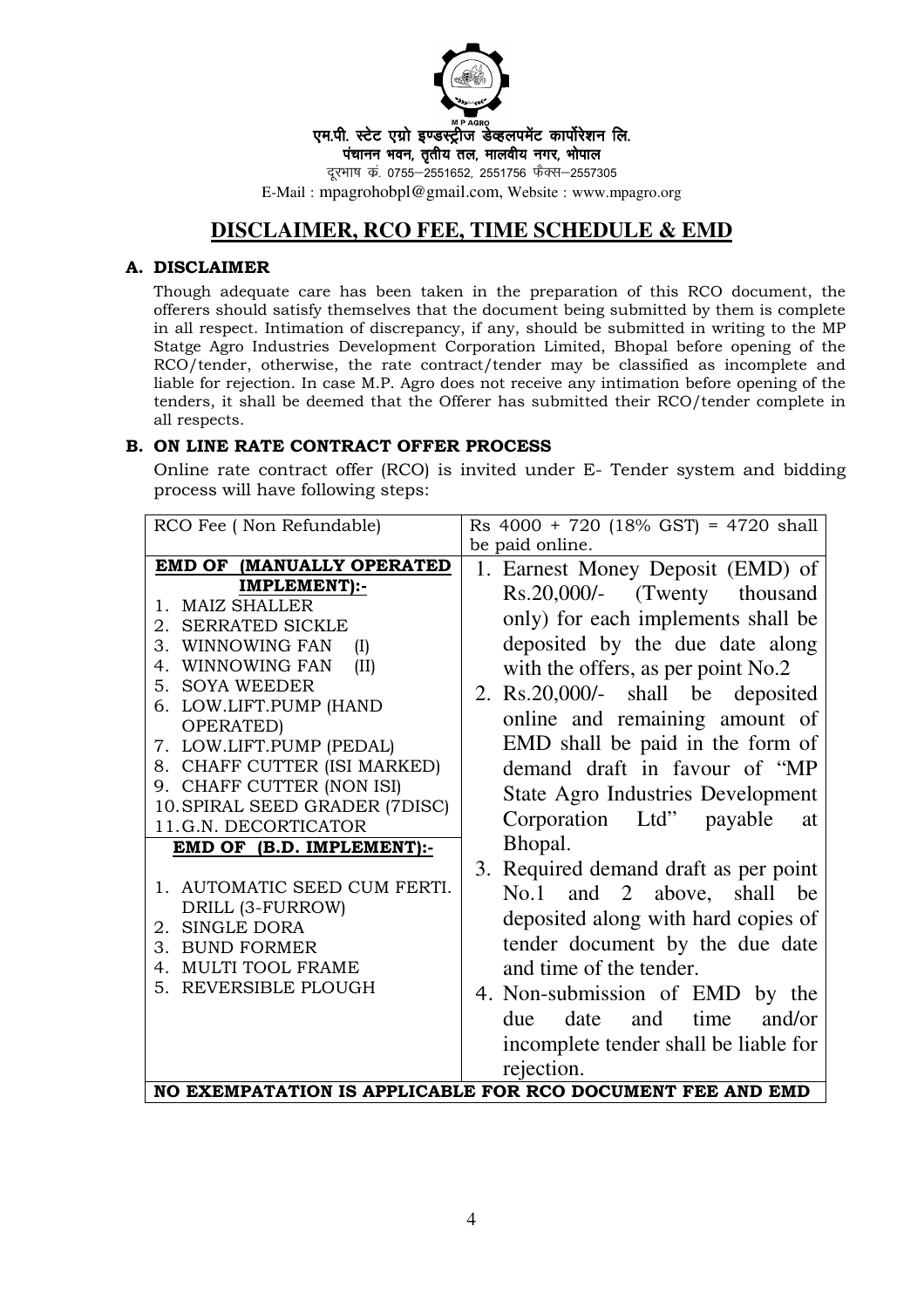### **C. TIME SCHEDULE :-**

| Stages of Bidding                     | Scheduled time                    | <b>Scheduled Date</b>  |
|---------------------------------------|-----------------------------------|------------------------|
| Last date for purchase of RCO         | Upto 2.00 PM                      | 15.02.2022             |
| Schedule for closing of RCO           | Upto 2.00 PM                      | 15.02.2022             |
| Schedule for opening of technical Bid | At 3.30 PM                        | 16.02.2022 (tentative) |
| Schedule for opening of Price Bid     | After opening of<br>Technical bid | 16.02.2022 (tentative) |

- 1. Each stages of bidding will take place on the date and time mentioned against them. However if the date and time is changed / postponed, information in this regard will be published on corporation website www.mpagro.org.
- 2. Owing to Covid-19 pendemic situation, prebid meeting is not being scheduled. However, prospective bidders are requested to submit their written suggestions, if any, by 10<sup>th</sup> February 2022 through post/email. Decision taken by the Corporation on the suggestions shall be binding to all.

### नोट :–उपरोक्त निर्धारित दिनांकों को यदि शासकीय */ स्थानीय अवकाश घोषित होता है* .<br>तो सभी प्रयोजनों के लिये आगामी कार्य दिवस में तदानूसार निर्धारित कार्यवाही की जावेगी।

### **D. INTIMATION ON CORPORATION WEBSITE:**

Further intimation and information, if any, regarding the tender/Rate contract for agriculture implement shall be published from time to time on Corporation website, www.mpagro.org, only.

उप महाप्रबंधक (इंजी)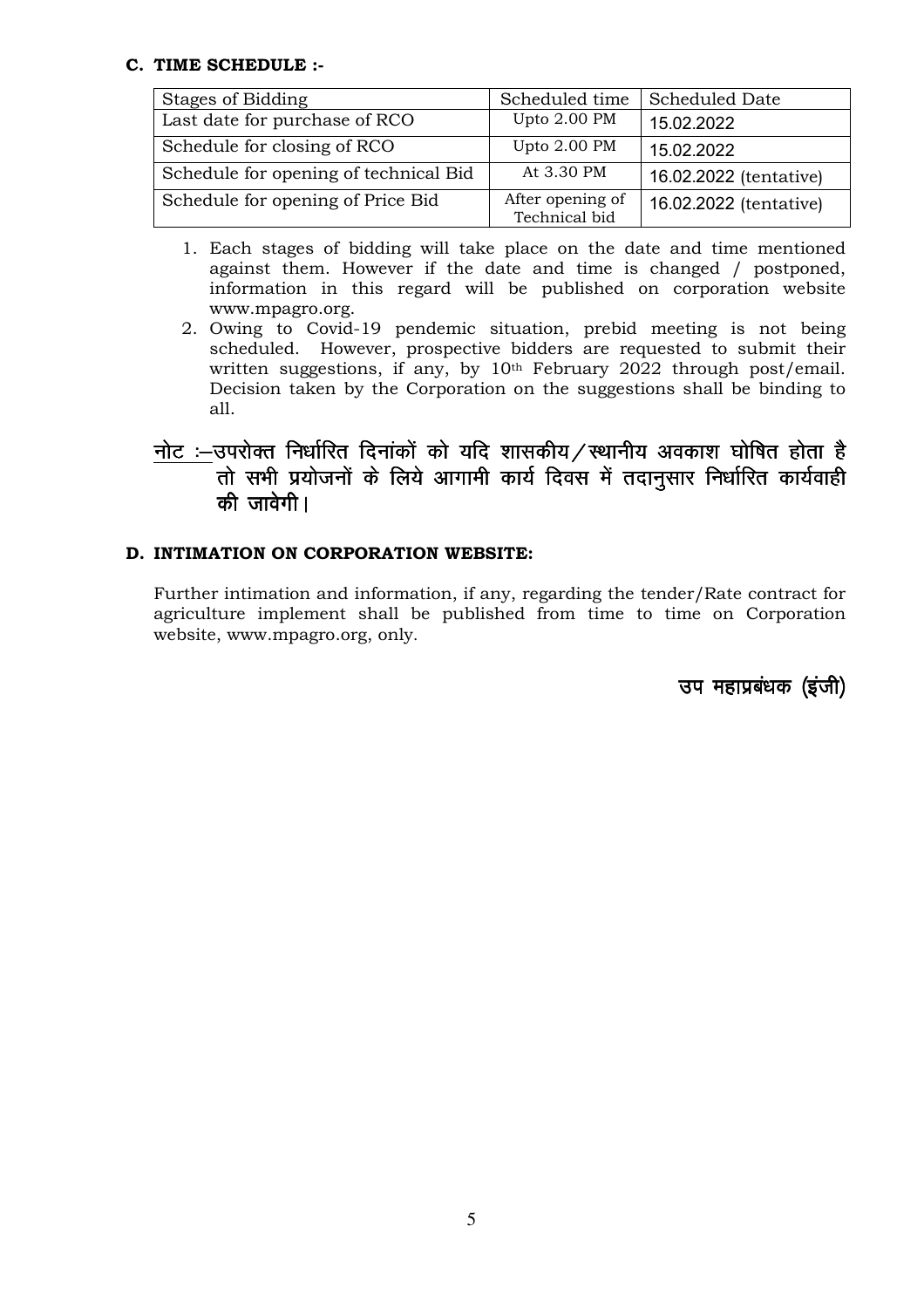

### एम.पी. स्टेट एग्रो इण्डस्ट्रीज डेव्हलपमेंट कार्पोरेशन लि. पंचानन भवन, तृतीय तल, मालवीय नगर, भोपाल

ऑन-लाईन रेट कांट्रेक्ट आफर अंतर्गत निम्नानुसार तकनीकी अर्हता संबंधी दस्तावेज (स्वहस्ताक्षरित व सील लगे हुये) की छायाप्रति निगम की वेबसाईट पर ''अपलोड'' करना अनिवार्य है :–

- 1. संकल्प धनराशि का ड्राफ्ट जो "एम पी स्टेट एग्रो इण्ड डेव्ह. कार्पो. लि" के नाम से भोपाल देय हो, ऑन–लाईन रेट कांटेक्ट आफर के साथ संकल्प धनराशि के डाफट की छायाप्रति ।
- 2. जिला व्यापार एवं उद्योग केन्द्र द्वारा (कृषि यंत्र निर्माण के उल्लेख सहित) जारी वैद्य पंजीयन पत्र की स्वप्रमाणित छायाप्रति की स्केन कॉपी या उद्यम आधार की छायाप्रति ।
- 3. वाणिज्य कर विभाग द्वारा जारी वैद्य जीएस.टी.एन. नंबर की स्वप्रमाणित छायाप्रति ।
- 4. आयकर विभाग द्वारा जारी पेन नंबर की स्वप्रमाणित छायाप्रति ।
- 5. संचालनालय कृषि अभियांत्रिकी भोपाल द्वारा जारी वैध पंजीकरण पत्र की स्वप्रमाणित छायाप्रति ।
- 6. गत वर्ष के वार्षिक लेखों की प्रति ।
- 7. अद्यतन आयकर रिटर्न की पावती (Acknowledgement of latest Income Tax Return) की स्वप्रमाणित छायाप्रति ।
- 8. अद्यतन त्रैमासिक GST Return की पावती (Acknowledgement of last three years' GST Return) की स्वप्रमाणित छायाप्रति ।
- 9. फीसिबिलिटि प्रमाण पत्र की स्वप्रमाणित छायाप्रति– बैक⁄शासकीय संस्था⁄ MANIT/ Quality Council of India द्वारा अधिकृत संस्था ।

### नोट $:=$

- 1. उपरोक्तानुसार तकनीकी अर्हता में उपयुक्त पाये गये ऑफरकर्ताओं की ही ऑन-लाईन दरें खोली जावेगीं ।
- 2. ऑन-लाईन दरें खोलने का अंतिम निर्णय निगम का होगा।
- 3. ऑन—लाईन दरें खोलने की तिथि में परिवर्तन होने पर संशोधित दिनांक एवं समय ऑफरकर्ताओं को निगम वेबसाईट के माध्यम से सुचित किया जावेगा ।

### उप महाप्रबंधक (इजी.)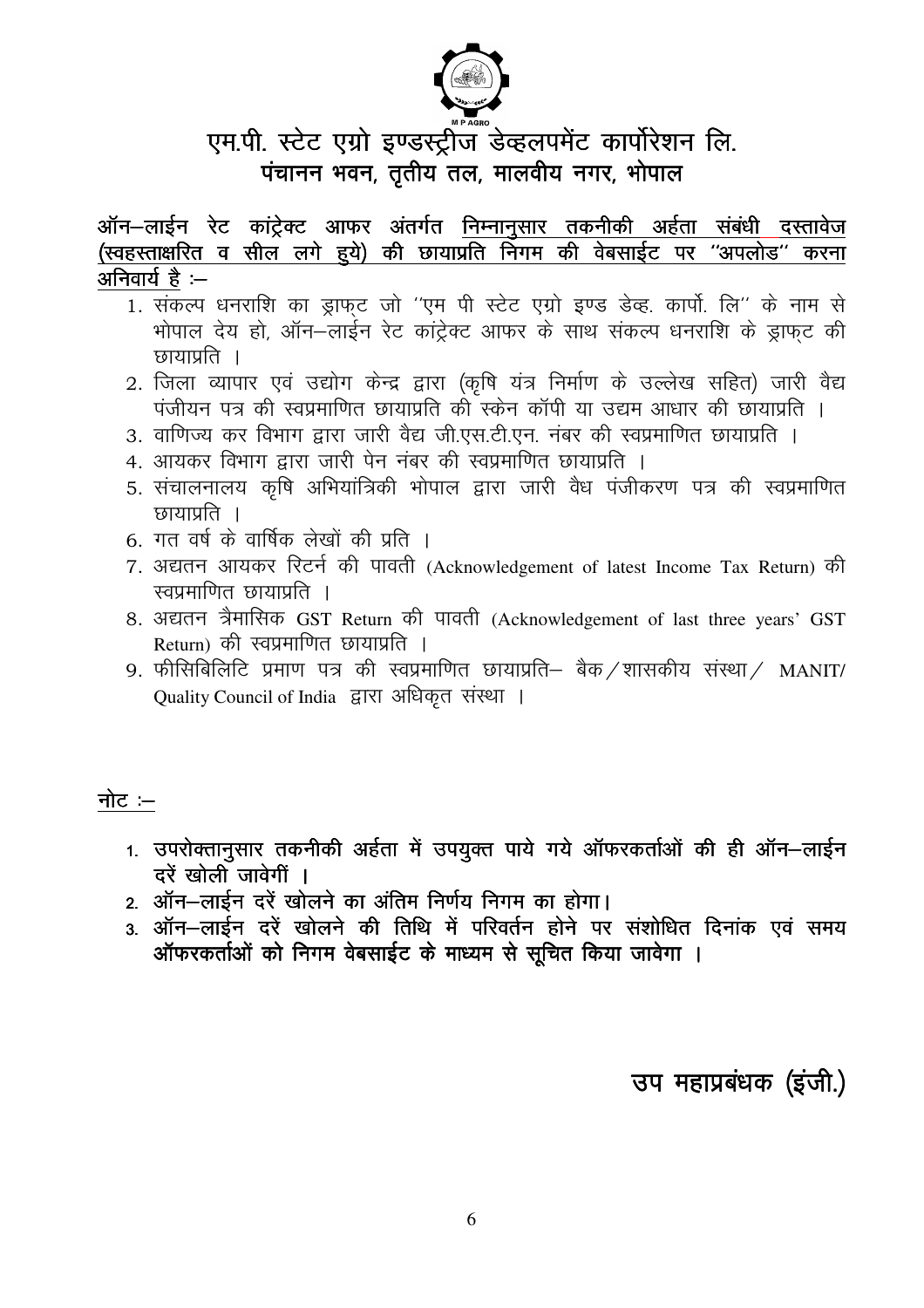

### एम.पी. स्टेट एग्रो इण्डस्ट्रीज डेव्हलपमेंट कार्पोरेशन लि. पंचानन भवन, तुतीय तल, मालवीय नगर, भोपाल

परिशिष्ट $-1$ 

### <u>मैन्यूली आपरेटेड (Manually Operated) एवं बैलचलित (Bullock Drawn) कृषि यंत्रों के प्रदाय हेतु</u> ऑन–लाईन रेट कांटेक्ट ऑफर संबंधी नियम एवं शर्ते

वर्ष 2022–23 एवं आगे के लिए निगम के जिला प्रबंधकों के माध्यम से मध्यप्रदेश के समस्त जिलों में (विकास खण्ड स्तर तक पहुंचाकर) निगम द्वारा निर्धारित गुणवत्ता के मैन्यूली आपरेटेड (Manually Operated) एवं बैलचलित (Bullock Drawn) कृषि यंत्रों के प्रदाय हेतू केवल निर्माताओं से जो संचालनालय कृषि अभियांत्रिकी में पंजीकृत हैं, निर्धारित रेट कॉन्ट्रेक्ट ऑफर प्रपत्र में आफर आमंत्रित किये जाते हैं। ऑन–लाईन रेट कॉन्ट्रेक्ट ऑफर प्रस्तत करने हेत सामान्य शर्ते निम्नानसार है  $=$ 

#### ऑन लाईन रेट कांट्रेक्ट आफर प्रस्तुत करने की अर्हता :—  $\mathbf{1}$

मैन्यूली आपरेटेड (Manually Operated) एवं बैलचलित (Bullock Drawn) कृषि यंत्रों के निर्माता जिनके पक्ष में जिला व्यापार एवं उद्योग केन्द्र, कार्यालय द्वारा कृषि यंत्र के निर्माण की वैद्य अनुज्ञा निर्धारित प्रपत्र में जारी की गई हो तथा वह रेट कॉन्ट्रेक्ट आफर प्रपत्र प्रस्तुत करने की दिनॉक से न्यूनतम आगामी एक वर्ष के लिये वैद्य हो । निर्माता का संचालनालय कृषि अभियांत्रिकी में पंजीकृत होना आवश्यक है।

#### आवश्यक दस्तावेज –  $\overline{2}$

रेट कॉन्ट्रेक्ट ऑफर के साथ ऑन–लाईन एवं हार्ड कापी क्रमशः "अ" एवं "ब" में दर्शाये अनुसार दस्तावेज प्रस्तुत किये जाना अनिवार्य है।

"अ"- ऑन..लाईन रेट कांट्रेक्ट आफर अंतर्गत ऑन..लाईन दर भरना अनिवार्य है एवं तकनीकी अर्हता संबंधी दस्तावेजों की स्केन कॉपी वेबसाईट www.mptenders.gov.in पर अपलोड करना अनिवार्य है :-

- 1. संकल्प धन राशि का ड्राफट की स्केन कॉपी।
- 2. जिला व्यापार एवं उद्योग केन्द्र द्वारा (कृषि यंत्र निर्माण के उल्लेख सहित) जारी वैद्य पंजीयन पत्र की स्वप्रमाणित छायाप्रति की स्केन कॉपी।
- 3. वाणिज्य कर विभाग द्वारा जारी वैद्य जी.एस.टी.एन. नंबर की स्वप्रमाणित प्रतिलिपि की स्केन कॉपी।
- 4. आयकर विभाग द्वारा जारी पेन नंबर की स्वप्रमाणित प्रति की स्केन कॉपी।
- 5. संचालनालय कृषि अभियांत्रिकी भोपाल द्वारा जारी वैध पंजीकरण पत्र की स्वप्रमाणित प्रतिलिपि या पंजीयन हेतु आवेदन करने संबंधी जानकारी की स्केन कॉपी।
- 6. गत वर्ष के वार्षिक लेखों की प्रति ।
- 7. अद्यतन आयकर रिटर्न की पावती (Acknowledgement of latest Income Tax Return) की स्वप्रमाणित छायाप्रति ।
- 8. अद्यतन त्रैमासिक GST Return की पावती (Acknowledgement of last three years' GST Return) की स्वप्रमाणित छायाप्रति ।
- 9. फीसिबिलिटि प्रमाण पत्र की स्वप्रमाणित छायाप्रति– बैक⁄शासकीय संस्था⁄ MANIT/ Quality Council of India द्वारा अधिकृत संस्था ।

"ब"-रेट कांट्रेक्ट आफर के साथ Hard Copy में निम्नानुसार दस्तावेज बंद लिफाफे में आफर-बाक्स में प्रस्तूत किये जाना अनिवार्य है:-

1. पूर्ण रूप से भरे हुये एवं स्वहस्ताक्षरित संपूर्ण रेट कांट्रेक्ट आफर डाक्युमेंट छायाप्रति ।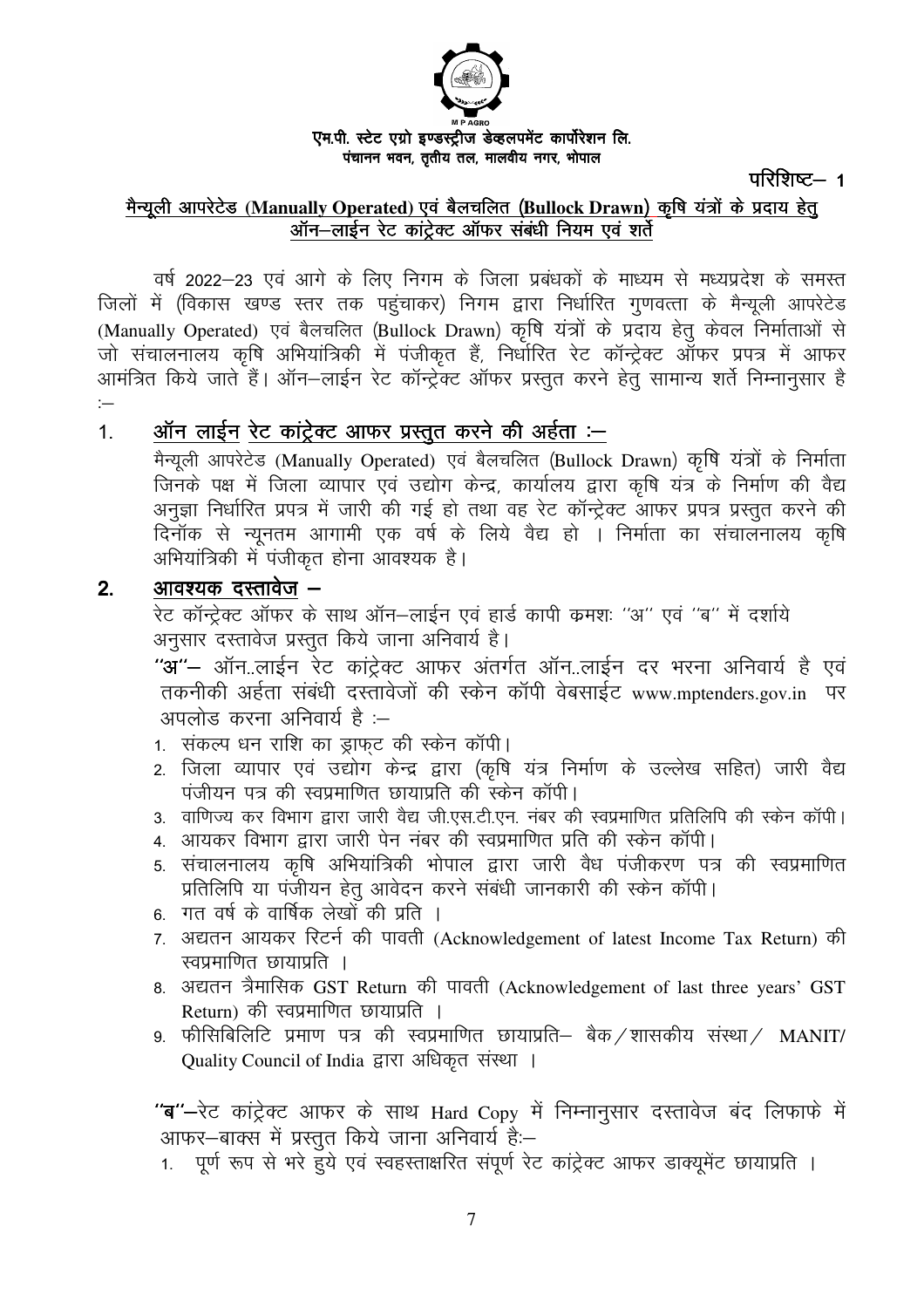- 2. जिला व्यापार एवं उद्योग केन्द्र द्वारा (कृषि यंत्र निर्माण के उल्लेख सहित) जारी वैद्य पंजीयन पत्र की स्वप्रमाणित छायाप्रति ।
- वाणिज्य कर विभाग द्वारा जारी वैद्य जी.एस.टी.एन. नंबर की स्वप्रमाणित प्रतिलिपि।  $3<sup>1</sup>$
- आयकर विभाग द्वारा जारी वैद्य पेन नंबर की स्वप्रमाणित प्रति।  $4<sup>1</sup>$
- संचालनालय कृषि अभियांत्रिकी भोपाल द्वारा जारी वैद्य पंजीकरण पत्र की स्वप्रमाणित  $5<sup>1</sup>$ प्रतिलिपि या पंजीयन हेत आवेदन करने संबंधी जानकारी।
- संकल्प धन राशि का ड्रॉफट जो ''एम पी स्टेट एग्रो इण्ड डेव्ह. कार्पो. लि'' के नाम से  $6<sup>1</sup>$ भोपाल में देय हो, रेट कांटेक्ट आफर के साथ (बिन्द क. 03 व 06 में दर्शाये विवरण के अनसार) संलग्न करना अनिवार्य है।
- गत वर्ष के वार्षिक लेखों की प्रति ।  $7<sup>1</sup>$
- अद्यतन आयकर रिटर्न की पावती (Acknowledgement of latest Income Tax Return) की  $\mathsf{R}$ स्वप्रमाणित छायाप्रति ।
- अद्यतन त्रैमासिक GST Return की पावती (Acknowledgement of last three years' GST  $9<sub>1</sub>$ Return) की स्वप्रमाणित छायाप्रति ।
- 10. फीसिबिलिटि प्रमाण पत्र की स्वप्रमाणित छायाप्रति– बैक / शासकीय संस्था / MANIT/ Ouality Council of India द्वारा अधिकत संस्था ।
- 11. अद्यतन वाणिज्यिक कर क्लीयरेन्स सर्टिफिकेट ।
- 12. आफरकर्ता की फैक्ट्री में स्थापित मशीनों का विवरण, कामगारों की संख्या, विद्युत लोड का विवरण एवं निर्माण इकाई में ऑफर किये गये कृषि यंत्रों की निर्माण क्षमता (मासिक)। परिशिष्ट 3-ए के अनुसार।
- 13. आफरकर्ता को विगत 3 वर्षों में किये गये कृषि यंत्र व्यवसाय (टर्नओवर) की चार्टर्ड एकाउण्टेन्ट द्वारा सत्यापित जानकारी रेट कांटेक्ट आफर के साथ अनिवार्यतः संलग्न करना है।
- 14. <u>मैन्यूली आपरेटेड (Manually Operated) एवं बैलचलित (Bullock Drawn)</u> कृषि यंत्रों की वास्तविक निर्माण (60 दिवस में) क्षमता संबंधी FEASIBILITY REPORT. जो कि जिला उद्योग केन्द्र / बैंक / शासकीय मान्यता प्राप्त संस्था (जैंसे–राईट्स / आई.आर.क्लास / एस. जी.एस. इत्यादि) द्वारा दी गई हो।
- 15. आईएसआई मार्कड चैफ कटर के लिये भारतीय मानक ब्यूरो द्वारा जारी वैध बीआईएस प्रमाण पत्र की स्वप्रमाणित प्रतिलिपि प्रदायक को संलग्न करना है।
- 16. ऑन लाईन रजिस्ट्रेशन फीस जमा करने के एक्नॉलेजमेंट की कॉपी।

### नोट-जो RCO विधिवत रूप से ऑन-लाईन आफर दर/अनिवार्य दस्तावेजों की स्केन कापी .<br>सहित निर्धारित तिथि एवं समय पर प्रस्तुत करेंगे एवं तकनीकी रूप से पात्र होंगे, केवल उन्हीं RCO की ऑन-लाईन दरें खोली जायेंगी।

#### ई-टेंडरिंग /ऑन-लाईन ऑफर प्रस्तत करने की प्रकिया- $3.$

- ई-टेंडरिंग के माध्यम से भाग लेने हेतू निर्माता कृपया नियम शर्तों का विशेष रूप से  $\mathbf 1$ अध्ययन करने के उपरांत ऑफर दर व अनिवार्य दस्तावेजों को ऑन – लाईन सम्मिलित करने हेतु क्लास 3 डिजिटल सिग्नेचर लेना होगा।
- ई–टेंडरिंग के माध्यम से ऑफर प्रस्तुत करने हेतु रजिस्ट्रेशन फीस (नॉन–  $2.$ रिफन्डेबिल) रूपये 4720 / – "ऑन-लाईन" जमा करना अनिवार्य है।
- ई–टेंडरिंग के अंतर्गत आफरकर्ता को न्यूनतम धरोहर राशि रू. 20,000/—  $\mathcal{Z}$ (रिफन्डेबिल) ''ऑन–लाईन'' जमा करना अनिवार्य है। शेष धरोहर राशि बिन्दु क 6 में .<br>दर्शाये अनुसार आंकलन कर डिमांड डाफट के रूप में जमा करना अनिवार्य है।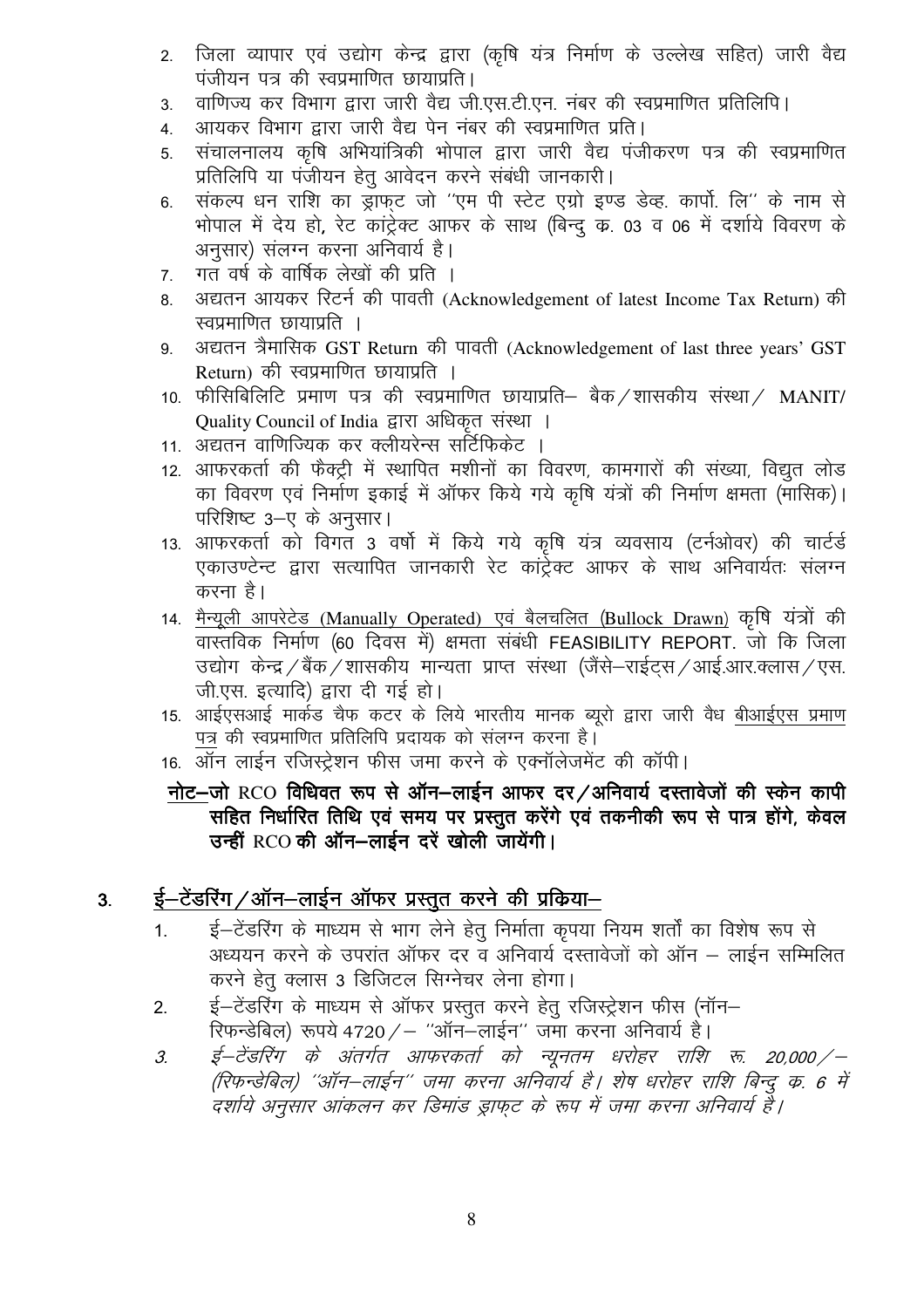#### <u>ऑन–लाईन रेट कॉन्ट्रेक्ट ऑफर प्रस्तुत करना :–</u>  $\overline{4}$ .

ई-टेंडरिंग के अंतर्गत निर्धारित ऑन-लाईन रेट कांट्रेक्ट आफर प्रपत्र की कीमत रू. 4720/-(वापसी योग्य नहीं) का ऑन–लाईन भगतान करके www.mptenders.gov.in पर जाकर ई–टेंडरिंग के अंतर्गत आफर दर व दस्तावेजों (शर्त क. 02 ''अं'' अनुसार) की स्केन कापी के साथ निर्धारित तिथि ⁄ समय तक भर सकते हैं, परन्तु निगम की वेबसाईट www.mpagro.org से ऑन–लाईन रेट कॉन्ट्रेक्ट ऑफर प्रपत्र डाउनलोड किये जा सकते हैं।

- 1. भौतिक रूप से भी ऑन-लाईन रेट कॉन्ट्रेक्ट ऑफर प्रपत्र निर्माता द्वारा निगम कार्यालय में निर्धारित तिथि दिनांक 09.02.2020 को समय दोपहर 2.00 बजे तक इंजीनियरिंग कक्ष के ऑफर बॉक्स में दिये जाना आवश्यक है।
- 2. एक निर्माता से एक ही रेट कांट्रेक्ट आफर स्वीकार किया जावेगा।
- 3. ऑन-लाईन रेट कॉन्ट्रेक्ट ऑफर की प्रति (हार्ड कापी) सभी प्रकार से पूरी तरह भरा हुआ एवं शर्त क–2 ''ब'' में उल्लेखित समस्त दस्तावेज (हार्ड कापी) के साथ बंद लिफाफे में निगम मुख्यालय भोपाल स्थित कार्यालय में उपमहाप्रबंधक (इंजी) के कक्ष में निर्धारित आफर बॉक्स में निर्धारित तिथि/समय पर प्राप्त किये जावेंगे। लिफाफा के ऊपर स्पष्ट शब्दों में मैन्यूली आपरेटेड (Manually Operated) एवं बैलचलित (Bullock Drawn) कृषि यंत्रों के प्रदाय हेतु ऑन-लाईन रेट कान्ट्रेक्ट आफर लिखा जावे।

#### दर संबंधी शर्तें  $-$ 5.

- ऑन लाईन रेट कान्ट्रेक्ट आफर प्रपत्र के निर्धारित परिशिष्ट–5 में ऑन लाईन के  $1.$ माध्यम से दरें प्रस्तुत करना है।
- प्रस्तुत दर निगम के जिला प्रबंधकों के माध्यम से मध्यप्रदेश के समस्त जिलों में (विकास  $2.$ खण्ड स्तर तक पहचाकर) परिवहन व्यय, लोडिंग /अनलोडिंग, निरीक्षण शुल्क, समस्त कर (GST&ड्यूटी) एवं 5 प्रतिशत निगम मार्जिन सहित होगी।
- प्रस्तुत दर रेट कांट्रेक्ट आफर प्रपत्र की शर्त क–20 के तहत न्यूनतम होना आवश्यक 3. है ।
- ऑन लाईन रेट कान्ट्रेक्ट आफर के अंतर्गत अनुमोदित दरें एक वर्ष (अनुमोदित तिथि से) 4. तक लाग रहेंगी। इस अवधि के पश्चात निगम द्वारा यह अवधि आफरकर्ता की सहमति से बढ़ाई जा सकती है। अनुमोदित दरें निर्धररित समयावधि से पूर्व भी निगम द्वारा निरस्त की जा सकती है।
- दरों को अंकों एवं शब्दों में दिया जाना आवश्यक है। अंकों एवं शब्दों में अंतर होने की 5. स्थिति में शब्दों में दी गई दर को अंतिम मान्य किया जाऐगा।
- वर्तमान में मैन्यूली आपरेटेड (Manually Operated) एवं बैलचलित (Bullock Drawn) कृषि  $6.$ यंत्रों पर किसी प्रकार का कर देय होने पर अथवा भविष्य में शासन द्वारा अधिरोपित किये जाने की दशा में दरों में तदनसार कर मान्य किया जावेगा।
- $\overline{7}$ .

#### संकल्प धनराशि :–  $6.$

मैन्यूली आपरेटेड (Manually Operated) एवं बैलचलित (Bullock Drawn) कृषि यंत्रों की सकल्प धनराशि का विवरण निम्नानुसार है :–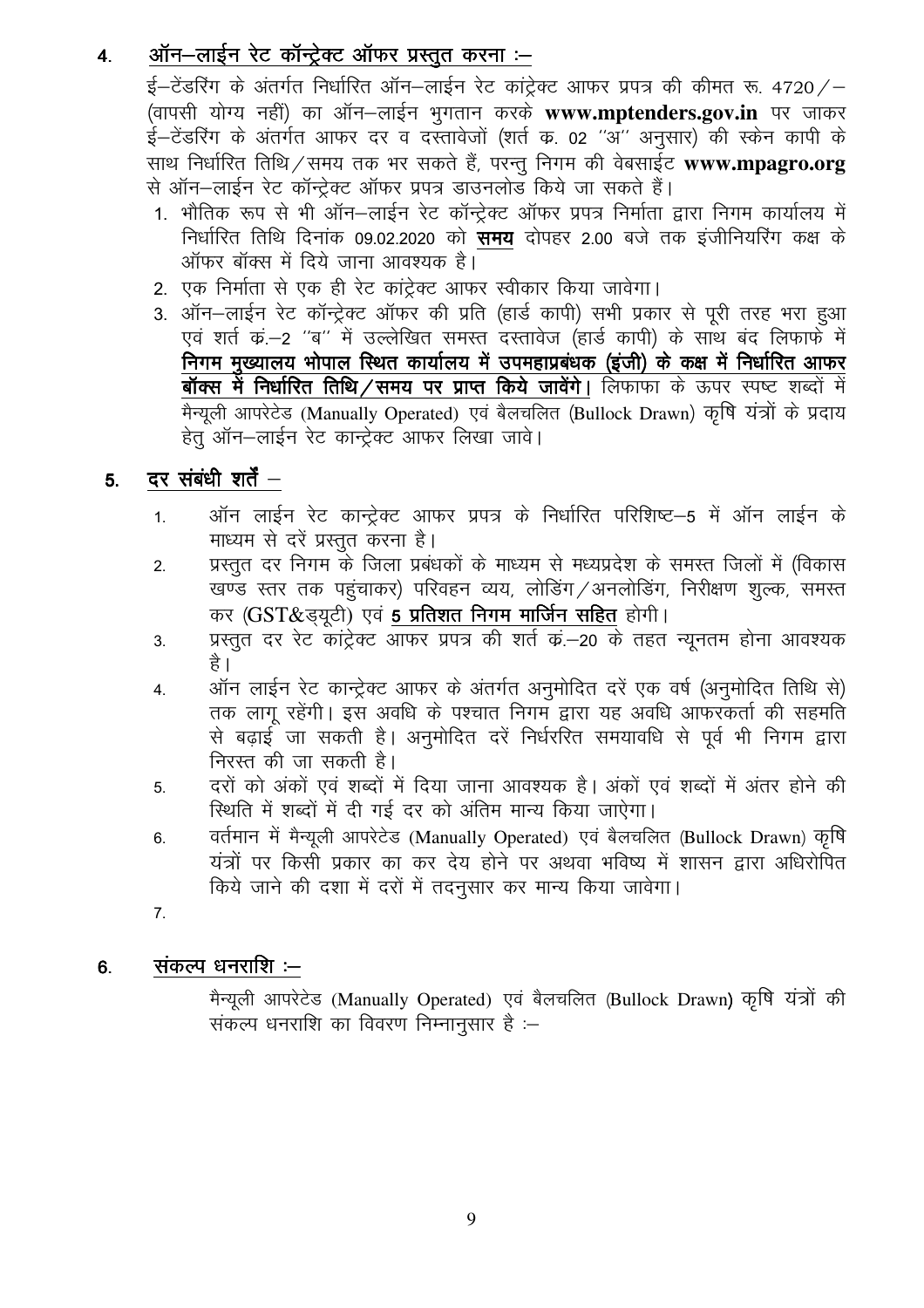| कं. | कृषि यंत्र का नाम           | कं. | कृषि यंत्र का नाम | संकल्प धन राशि           |
|-----|-----------------------------|-----|-------------------|--------------------------|
|     |                             |     |                   |                          |
| अ.  | हस्तचलित                    | ब.  | बैलचलित           | रू. 20,000 $/$ –         |
| 01  | मेज शेलर                    | 01  | ऑटोमेटिक सीडकम    | प्रति यंत्र के लिये      |
|     |                             |     | फर्टिलाइजर ड्रिल  | पृथक—पृथक देय            |
| 02  | सिरेटेड सिकिल               | 02  | सिंगल डोरा        | होगी। <b>संकल्प</b>      |
| 03  | विनोईंग फेन–1               | 03  | बण्ड फार्मर       | धन राशि (रू.             |
| 04  | विनोईंग फेन–2               | 04  | मल्टी टूल फ्रेम   | $20,000 / - 3$ गॅन       |
| 05  | सोयाबीन वीडर                | 05  | रिवर्सिबिल प्लाउ  | लाइन जमा करना            |
| 06  | लो लिफ्ट पंप (हेड)          |     |                   | है एवं शेष धरोहर<br>राशि |
| 07  | लो लिफ्ट पंप (पेडल)         |     |                   | उपरोक्तानुसार            |
| 08  | ग्राउंड नट डिकार्टीकेटर     |     |                   | गणना कर डिमांड           |
| 09  | चैफ कटर (ISI Marked)        |     |                   | ड्राफ्ट के रूप में       |
| 10  | चैफ कटर (Non ISI)           |     |                   | जमा करना                 |
| 11  | स्पायरल सीड ग्रेडर (7 Disc) |     |                   | अनिवार्य है              |

ऑन लाईन रेट कान्ट्रेक्ट आफर) के साथ उपरोक्तानुसार दर्शाई गई संकल्प धन राशि का बैंक ड्राफ्ट जो "एम पी स्टेट एग्रो इण्ड डेव कार्पो लि." के पक्ष में भोपाल में देय हो, संलग्न होना लाईन रेट कान्ट्रेक्ट आफर किसी भी परिस्थिति में मान्य नहीं किया जावेगा।

#### ऑन-लाईन रेट कान्ट्रेक्ट आफर का खोला जाना :- $\overline{7}$ .

ऑफरकर्ता उपमहाप्रबंधक (इंजी) एम पी स्टेट एग्रो इण्ड डेव्ह. कार्पो. लिमि. पंचानन तृतीय तल, मालवीय नगर, भोपाल कार्यालय में रखे निर्धारित रेट कांट्रेक्ट आफर बाक्स में निर्धररित समयावधि तक विधिवत भरे हुये ऑन लाईन रेट कॉन्ट्रेक्ट ऑफर प्रपत्र की हार्ड कापी एवं मय चाहे गये दस्तावेजों (शर्त क. 02 "ब" अनुसार) की हार्ड कापी जमा कर सकेंगे।

ऑन लाईन रेट कान्ट्रेक्ट आफर की तकनीकी–बिड निर्धररित समयावधि में उपस्थित आफरकर्ता अथवा उनके अधिकृत प्रतिनिधियों के समक्ष खोले जावेंगे। तकनीकी रूप से जो ऑफरकर्ता पात्र होंगे, उन्हीं की ऑन–लाईन दरें (प्राईस–बिड) निर्धारित तिथि को खोली जायेंगी। यदि किसी कारणवश ऑन लाईन आफर खोलने की तिथि एवं समय में परिवर्तन किया जाता है तो संशोधित तिथि व समय की सूचना निगम की वेबसाईट www.mpagro.org  $\mathcal{R}$ www.mptenders.gov.in पर तथा मुख्यालय के नोटिस बोर्ड पर दी जाएगी ।

#### सशर्त आफर :-8.

निगम द्वारा ऑन लाईन रेट कान्ट्रेक्ट आफर प्रपत्र में उल्लेखित शर्तो के अतिरिक्त किसी भी प्रकार की शर्त मान्य नहीं की जायेगी। निगम द्वारा उल्लेखित शर्तो के अतिरिक्त शर्त उल्लेखित किया गया आफर (सशर्त आफर) अमान्य किया जावेगा।

#### धरोहर राशि :-9.

- उन ऑफरकर्ताओं जिनकी दरें निगम द्वारा स्वीकृत कर ली गई है, उनकी ऑफर के साथ अ. प्रस्तुत की गई संकल्प धन राशि को धरोहर राशि के रूप में अनुबंध की अवधि तक जमा रखा जायेगा।
- धरोहर राशि पर कोई ब्याज देय नहीं होगा। ब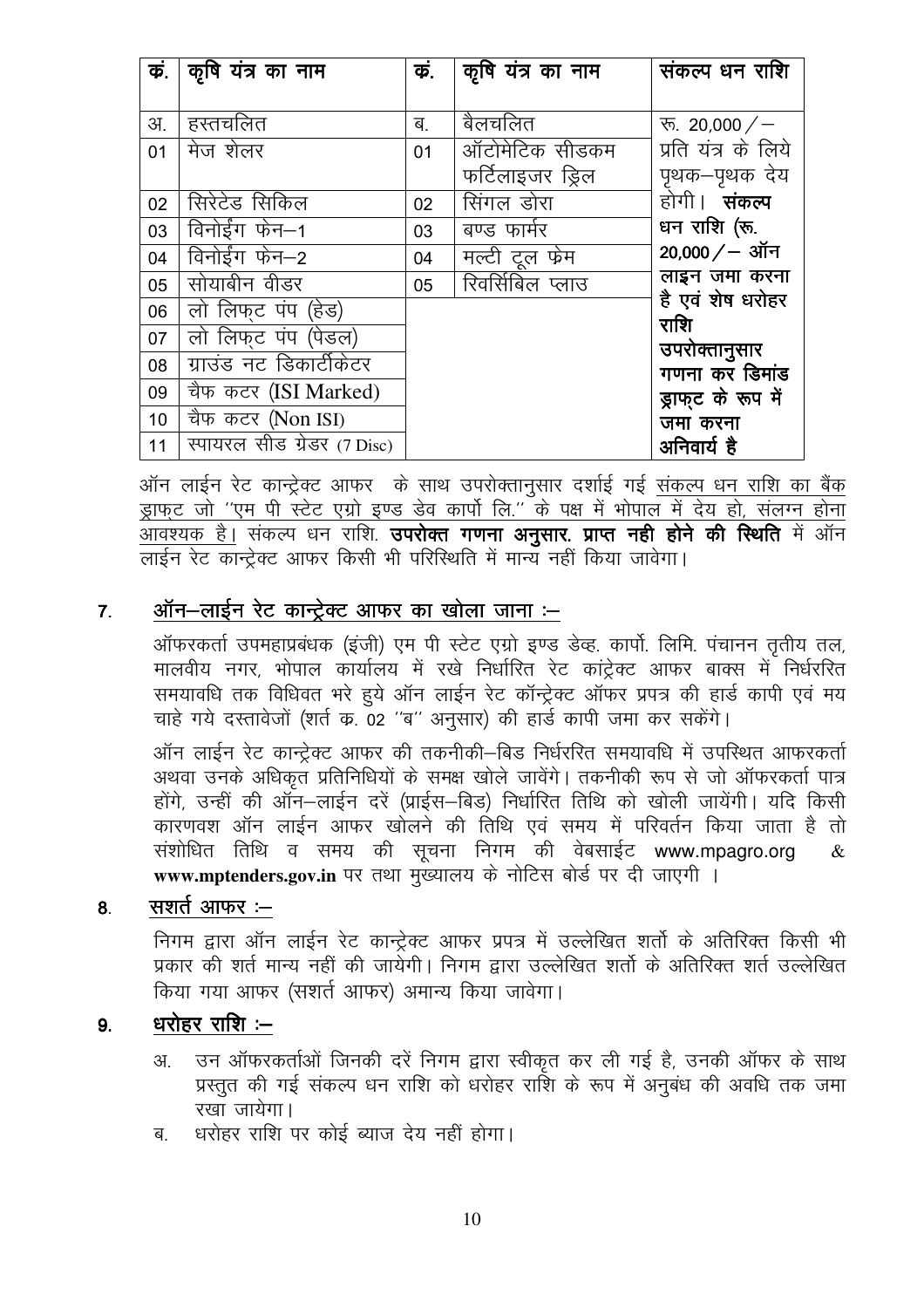- अनुबंध अवधि समाप्त होने के पूर्व भी ऑफरकता द्वारा लिखित में आवेदन दिये जाने पर स धर्राहर राशि बिना ब्याज के एकाउंट पेयी चैक के माध्यम से वापस की जा सकेगी। ऐसी स्थिति में ऑफरकर्ता के साथ किया गया अनबंध स्वतःसमाप्त हो जायेगा।
- अनबंध की प्रभावशीलता अवधि में कोई विवाद न होने की दशा में अनबंध अवधि समाप्त द. होने के उपरांत प्रदायक द्वारा लिखित में आवेदन दिये जाने पर धरोहर राशि बिना ब्याज के एकाउंट पेयी चैक के माध्यम से वापस की जा सकेगी।
- संकल्प धन राशि ⁄ धरोहर राशि निम्न स्थिति में **जप्त की जा सकती** है :– इ.
	- 1. निगम द्वारा आफरकर्ता के बिड/ऑफर को स्वीकृत/अमान्य/ निरस्त करने के पूर्व अपना ऑफर वापस लिये जाने की दशा में।
	- 2. ऑन लाईन रेट कान्ट्रेक्ट आफर के साथ गलत जानकारी / दस्तावेज प्रस्तुत करने की दशा में।
	- 3. निगम के आदेश के विरूद्ध निर्धारित समय सीमा में आदेशित सामग्री प्रदाय न किये जाने की दशा में।
	- 4. प्रदाय सामग्री की गुणवत्ता निर्धारित मापदंण्डों के अनुरूप न होने की दशा में निगम द्वारा सामग्री को पूर्ण गुणवत्ता की सामग्री बदल कर देने हेतु लिखे जाने के उपरान्त भी निर्धारित समयसीमा में नही बदलने पर।
	- 5. प्रदायक द्वारा ऐसी कोई कार्यवाही करने पर जिससे निगम की छवि को हानि पहंचे / निगम को कोई व्यवसायिक हानि हो।

धरोहर राशि जप्त करने के साथ ही निगम के प्रबंध संचालक संबंधित आफरकर्ता फर्म को निगम के माध्यम से प्रदाय करने हेतु 1 से 5 वर्ष तक के लिए वंचित भी कर सकते हैं।

#### अनुबंध का निष्पादन :-- $10.$

योग्य पाये गये आफरकर्ता को निर्धारित प्रारूप (परिशिष्ठ 6) अनुसार राशि रू. 1000 / - के गैर न्यायिक स्टाम्प पेपर पर निगम से सूचना प्राप्ती के 30 (तीस) कार्य दिवस के भीतर अनुबंध निष्पादित करना होगा । निगम द्वारा जिन आफरकर्ता के ऑन–लाईन आफर को मान्य किया जावेगा, को अनुबंध निष्पादित करने हेतू विधिवत सूचना दी जावेगी। यदि आफरकर्ता निगम द्वारा निर्धारित समय सीमा में निगम के साथ अनुबंध निष्पादित नहीं करते है तो निगम द्वारा उनके बिड ⁄ आफर को अमान्य करते हुए जमा संकल्प धन राशि को जप्त कर लिया जायेगा।

#### तकनीकी मापदंड :–  $11.$

मैन्यूली आपरेटेड (Manually Operated) एवं बैलचलित (Bullock Drawn) कृषि यंत्रों के हेतू तकनीकी मापदण्ड परिशिष्ट कं.–2, 2''ए'', 2''बी', 3, 3ए, 3बी अनुसार रहेंगे। तकनीको मापदण्डों में आवश्यक होने पर ( + ) 5 प्रतिशत का अंतर मान्य किया जावेगा। अनुदान योजनांतर्गत प्रदाय किये जाने वाले यंत्रों में प्राइमर रेड आक्साइड एवं पेंट उत्कृष्ट गुणवत्ता के (जैसे—एशियन / ब्रिटिश वर्जर आदि) निम्नानसार रंग के लगाये जाना है:—

| क. | कृषि यंत्र का नाम          | पाटेस् का    | पेन्ट का    | रमाक                                   |
|----|----------------------------|--------------|-------------|----------------------------------------|
|    |                            | नाम          | रंग         |                                        |
| 01 | मैन्यूली आपरेटेड           | ब्लेड, फ्रेम | काले रंग    | यंत्रों के<br>पुजो में रेड आक्साईड     |
|    | (Manually-Operated)        | हेंडिल       | में         | लगाने के पश्चात् पेन्ट तालिका में      |
|    | मैज शैलर / सिरेटेड सिकिल   | शेष पूर्ज    | हरे रंग में | दर्शाया रंग का उत्कृष्ट गुणवत्ता<br>का |
|    | $/$ विनोइंग फेन (I & II) / |              |             | है<br>अनिवाये<br>जाना<br>लगाया<br>एव   |
|    | सोया वीडर /लो लिफट         |              |             | विभिन्न रंग नही<br>उपरोक्त<br>लगाये    |
|    | पंप (Hand & Pedal)/        |              |             | जाने पर यंत्रों को अमान्य<br>किया      |
|    | ग्राउंड नट डिकार्टीकेटर    |              |             | जावेगा                                 |
| 02 | बैलचलित (Bullock           | ब्लेड, फ्रेम | काले रंग    |                                        |
|    | Drawn Impliment)           | हेंडिल,      | में         |                                        |
|    | आटोमैटिक सीड कम            | शावल         |             |                                        |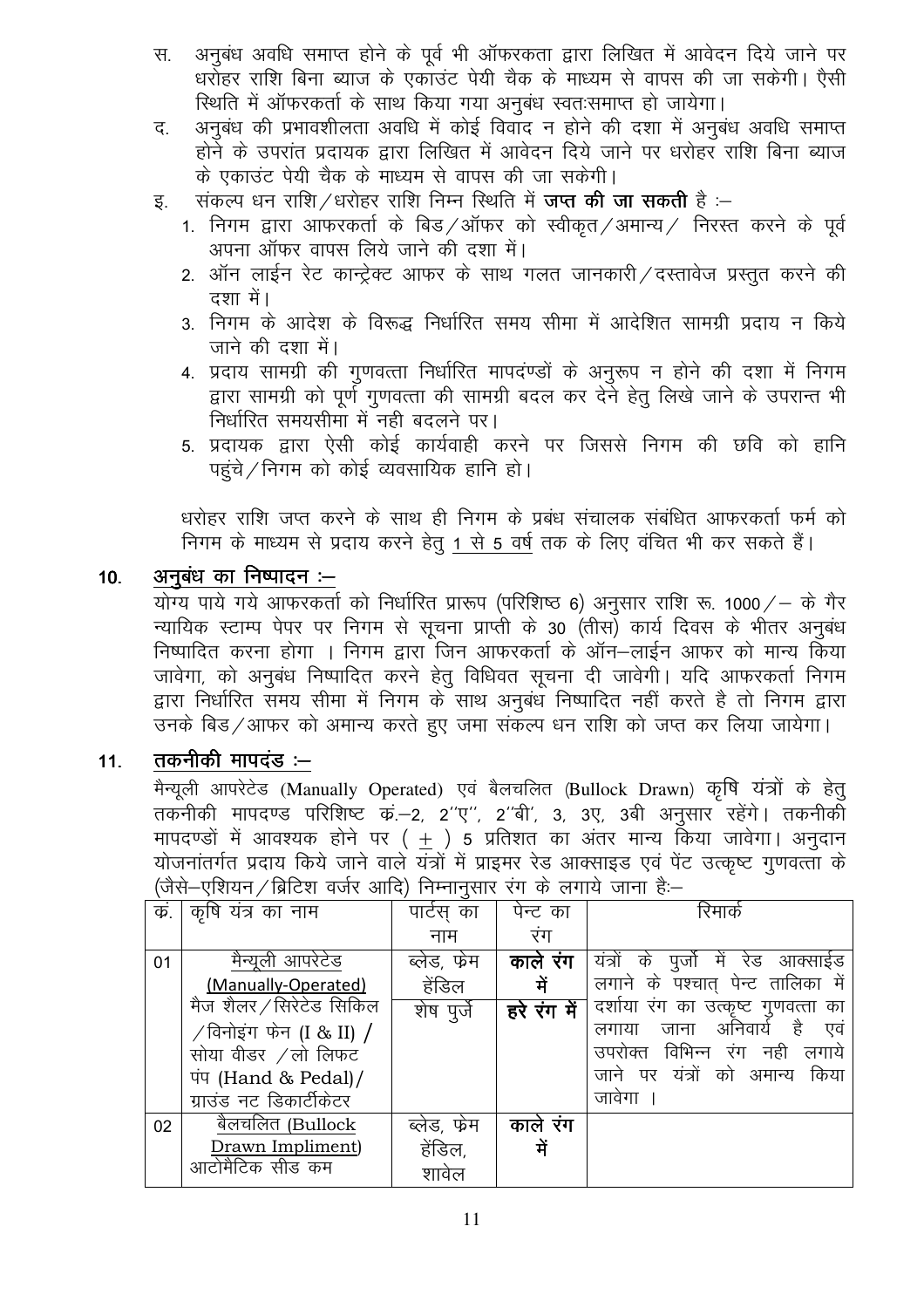|    | फर्टीलाईजर ड्रिल (3फरो) $\angle$ | शेष पुजे   | हरे रंग में | उपरोक्तानुसार                       |
|----|----------------------------------|------------|-------------|-------------------------------------|
|    | सिंगल डोरा ∕ वंड फार्मर ∕        |            |             |                                     |
|    | मल्टी टूल फ्रेम $\angle$         |            |             |                                     |
|    | रिवर्सिविल प्लाउ                 |            |             |                                     |
| 03 | मैन्यूली आपरेटेड                 | स्टेण्ड    | काले रंग    | यंत्रों के पुर्जों में रेड आक्साईड  |
|    | (Manually Operated)              |            | में         | लगाने के पश्चात् पेंट तालिका में    |
|    | चैफ कटर                          | शेष पुर्जे | हरा रंग     | दर्शाये रंग का उत्कृष्ट गुणवत्ता का |
|    | (नॉन– आईएसआई)                    |            | में         | लगाया जाना अनिवार्य है। नहीं        |
|    | हस्तचलित                         |            |             | लगाने पर यंत्रों का अमान्य किया     |
|    |                                  |            |             | जावेगा।                             |
| 04 | मैन्यूली आपरेटेड                 | स्टेण्ड    | काले रंग    | बीआईएस स्पेसिफिकेशन अनुसार ही       |
|    | (Manually Operated)              |            | में         | उत्कृष्ट गुणवत्ता के रेड आक्साईड    |
|    | चैफ कटर                          | शेष पुर्जे | हरा रंग     | व पेंटस का उपयोग करना               |
|    | (आईएसआई मार्कड)                  |            | में         | सुनिश्चित करें।                     |
|    | हस्तचलित                         |            |             |                                     |
| 05 | मैन्यूली आपरेटेड                 | स्टेण्ड    | काले रंग    | यंत्रों के पुर्जों में रेड आक्साईड  |
|    | (Manually Operated)              |            | में         | लगाने के पश्चात् पेंट तालिका में    |
|    | स्पायरल सीड ग्रेडर               | शेष पुर्जे | सिल्वर      | दर्शाये रंग का उत्कृष्ट गुणवत्ता का |
|    | (7 डिस्क)                        |            | रंग में     | लगाया जाना अनिवार्य है। नहीं        |
|    | हस्तचलित                         |            |             | लगाने पर यंत्रों का अमान्य किया     |
|    |                                  |            |             | जावेगा।                             |

#### निर्माण संबंधी जानकारी :  $12.$

आफरकर्ता को कृषि यंत्रवार निर्माण करने की क्षमता परिशिष्ट क. 4एवं 4 "अ" में अनिवार्यतः दर्शाना होगी।

आदेशित सामग्री का निर्माण, निर्माता द्वारा स्वयं ही किया जाना होगा अर्थात अन्य निर्माताओं से निर्मित कृषि यंत्र क्रय कर निगम को प्रदाय नहीं किये जा सकेगें। परंतु निर्माताओं से निर्धररित रूप से अनुबंध किया गया आफरकर्ता निगम से लिखित स्वीकृति प्राप्त कर अन्य निर्माताओं से निर्मित कृषि यंत्र क्रय कर निगम को प्रदाय किये जा सकेगें।

#### निर्माण संबंधी "FEASIBILITY REPORT" –  $13.$

मैन्यूली आपरेटेड (Manually Operated) एवं बैलचलित (Bullock Drawn) कृषि यंत्रों की तकनीकी गुणवत्ता व निर्माण क्षमता (60 दिवस में --- नग) आदि सुनिश्चित करने हेतू, प्रदायक को जिला व्यापार एवं उद्योग केन्द्र /राष्ट्रीयकृत बैंक /अथवा भारत शासन से मान्यता प्राप्त गुणवत्ता निरीक्षण एजेन्सी (जैसे – राईट्स / आई.आर. क्लास / एस.जी.एस. इत्यादि) के द्वारा निर्माण इकाई का निरीक्षण करवाकर, निर्माण ईकाई की "**फिजिबिलिटी–रिपोर्ट**" एवं मैन्युली आपरेटेड (Manually Operated) एवं बैलचलित (Bullock Drawn) कृषि यंत्रों की वास्तविक निर्माण क्षमता (60 दिवस में --- नग) सहित प्रस्तत करना अनिवार्य है।

FEASIBILITY रिपोर्ट प्राप्त करने के लिये आफरकर्ता को उनकी निर्माण ईकाई की जानकारी निर्धारित प्रारूप (परिशिष्ट-7) में भरकर एवं सूची (परिशिष्ट-8) अनुसार दस्तावेज संबंधित संस्था/बैंक/जिला व्यापार एवं उद्योग केन्द्र (जिसे रिपोर्ट देना है) को प्रस्तुत करना होंगे एवं FEASIBILITY रिपोर्ट की फीस/शूल्क राशि का भुगतान ऑफरकर्ता द्वारा वहन किया जाना है।

#### सामग्री के सैंपल :—  $14.$

आफरकर्ता को दर आफर किये कृषि यंत्र मैन्यूली आपरेटेड (Manually Operated) एवं बैलचलित (Bullock Drawn) कृषि यंत्रों का रेट कांट्रेक्ट आफर में निर्धारित तकनीकी मापदण्ड अनुसार ही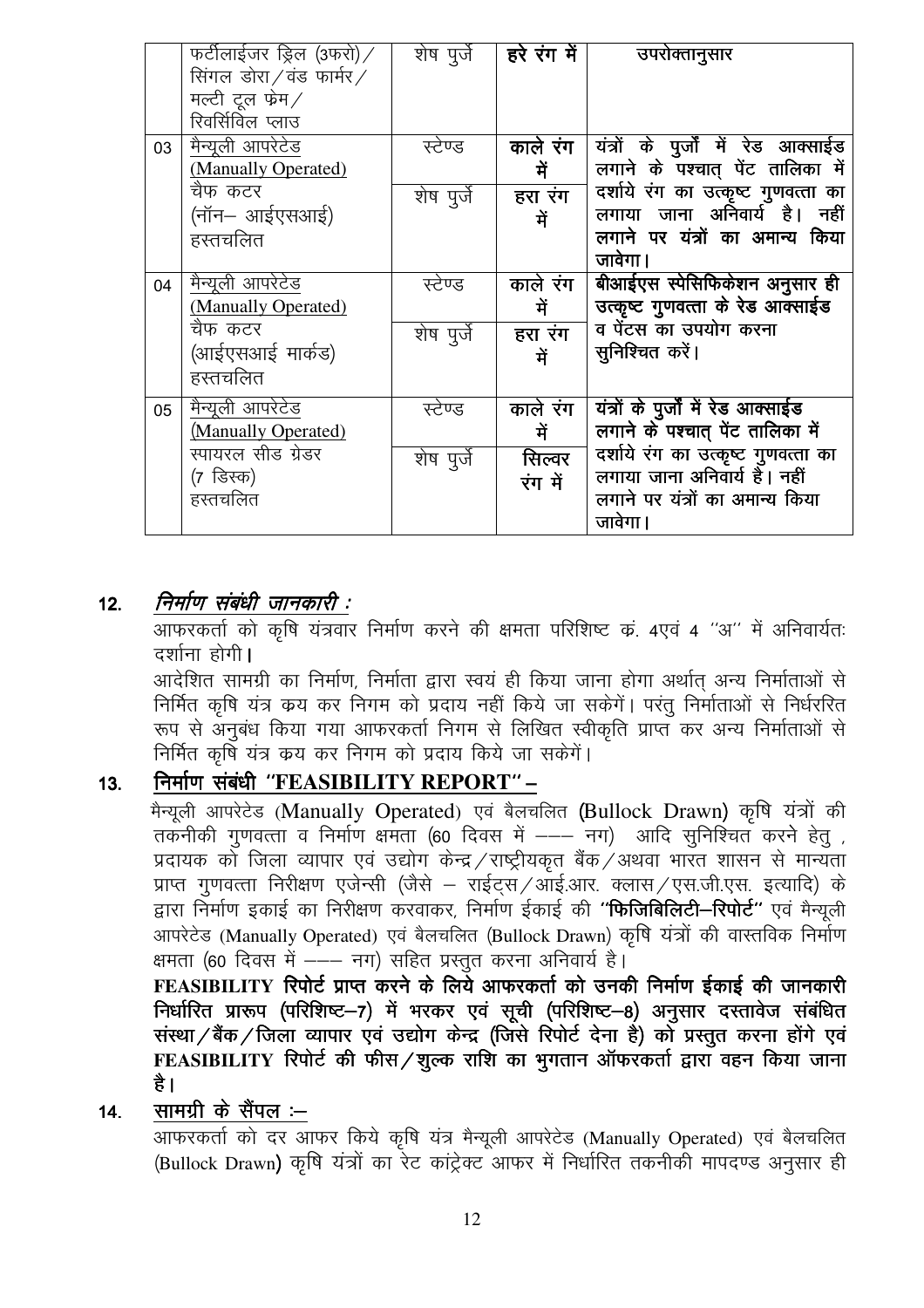सेम्पल मांगे जाने पर **निगम के जिला कार्यालय, पुतलीघर, सिंधी कालोनी, भोपाल में तत्काल** प्रस्तुत किया जाना है। सेम्पल का निरीक्षण कृषि अभियांत्रिकी संचालनालय द्वारा किया जावेगा।

#### यंत्रों पर निर्माता के नाम एवं अन्य विवरण की धातु पटि़टका –  $15.$

आफरकर्ता को प्रदाय के पूर्व समस्त कृषि यंत्रों पर निम्नानुसार विवरण की धातू की पटिटका अनिवार्यतः लगाना होगी :–

- कषि यंत्र का नाम :  $\blacksquare$
- निर्माता का नाम एवं पता :  $2<sub>1</sub>$
- निर्माण वर्ष:  $\overline{3}$ .
- मॉडल (मेक) :  $\overline{4}$
- कृषि यंत्र का वजन : 5.

निरीक्षण के दौरान धातू पटि्टका एवं पटि्टका पर उपरोक्त जानकारी न पाये जाने पर ऐसे कृषि यंत्रों को निरस्त किया जा सकता है, जिसके लिये निगम जबावदार नही रहेगा।

आफरकर्ता को कृषि यंत्रों की आपूर्ति निगम के जिला कार्यालय के माध्यम से प्रदेश के जिलों में विकासखण्ड अथवा निर्धारित स्थल तक पहुंचाकर करना होंगे। यंत्रों का निरीक्षण, निर्माण स्थल/भण्डारण स्थल या हितग्राही के पास तक निरीक्षण रेण्डम आधार पर निरीक्षण एजेन्सी (आई.आर.क्लास आदि) या कृषि अभियांत्रिकी संस्थान द्वारा किया जावेगा। सामग्री की गुणवत्ता तकनीकी मापदण्ड अनुसार ना पाये जाने पर पूरे लाट को निरस्त कर आगामी कार्यवाही की जावेगी।

#### निगम के माध्यम से प्रदाय :– 16.

- ЗT अनुमोदित दरों पर राज्य के शासकीय विभागों /शासकीय उपक्रमों को निगम के माध्यम से ही विधिवत प्रदाय आदेश जारी होने के उपरांत ही प्रदाय करेंगे। यदि यह पाया जाता है कि प्रदायक द्वारा बिना निगम को जानकारी दिये किसी अन्य विभाग के माध्यम से प्रदाय किया जाता है तो निगम ऐसे प्रदायक की अनुमोदित दरों को निरस्त करते हए जमा धरोहर राशि को जप्त कर सकेगा तथा धरोहर राशि के जप्त करने के प्रकरण में, धरोहर राशि जप्त करने के साथ ही निगम के प्रबंध संचालक संबंधित फर्म को निगम के माध्यम से प्रदाय करने के लिए 1 से 5 वर्ष तक के लिए वंचित भी कर सकते हैं ।
- निगम द्वारा दरों को स्वीकृत करने का अर्थ यह नहीं होगा कि, इन स्वीकृत दरों को ब मध्यप्रदेश राज्य के लिये अनुमोदित दरें मानते हुये अनुबंधकर्ता किसी भी विभाग से सीधा व्यवसाय करें। किसी भी विधिक प्रयोजन की दृष्टि से निगम द्वारा स्वीकृत दर "अनुमोदित दरों" के रूप में मान्य नहीं होगी। बिना निगम की जानकारी के यदि स्वीकृत दरों पर कोई व्यवसाय किया जाता है तो, निगम उसके लिये किसी भी रूप में उत्तरदायी नहीं होगा। प्रत्येक आफरकर्ता से अपेक्षा की जाती है कि वह इस शर्त के संबंध में व्यवसाय करने के पूर्व संबंधित विभाग को लिखित में अवगत करा दें।

#### सामग्री के प्रदाय हेत निर्धारित प्रक्रिया एवं समय सीमा –  $17.$

- निगम आदेश में उल्लेखित समय सीमा के अन्तर्गत निगम के जिला कार्यालय के माध्यम  $\overline{31}$ से आदेशानुसार निर्धारित स्थान पर सामग्री प्रदाय किया जाना आवश्यक है। आवश्यकतानुसार यह समय सीमा घटाई भी जा सकती है।
- आदेशित मात्रा अनुसार निगम के जिला कार्यालय के माध्यम से निर्धारित विभाग/स्थान ब. तक पहुंचाने की समस्त जवाबदारी संबंधित प्रदायक की रहेगी।
- प्रदायक द्वारा निर्धारित समय सीमा में सामग्री प्रदाय न किये जाने की दशा में सामग्री रन. की प्रदायगी संबंधित प्राप्तकर्ता विभाग की सहमति से ही मान्य किया जा सकेगा।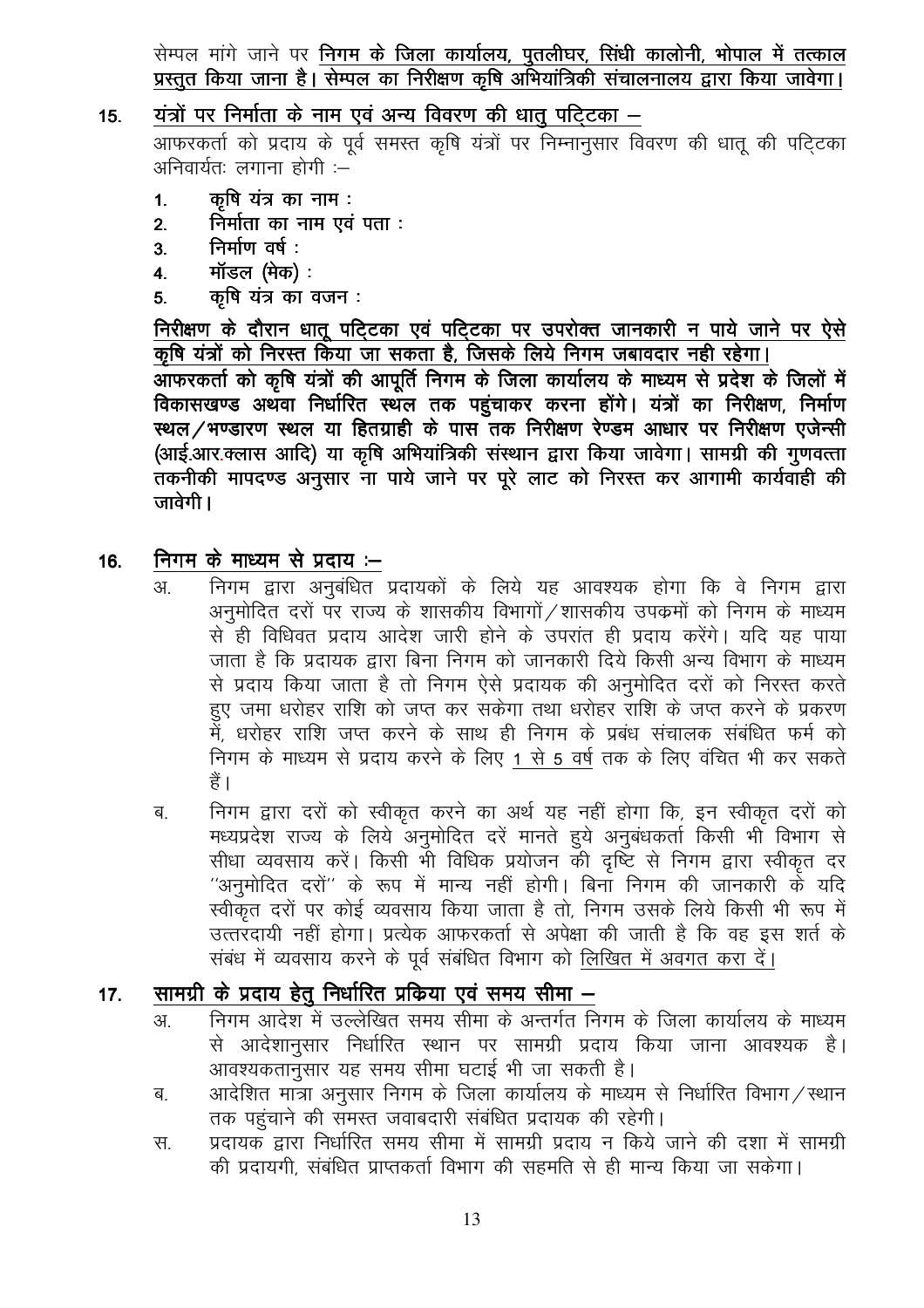- प्रदायक द्वारा यदि प्रदायगी में विलंब किया जाता है एवं विलंब के कारण द. विभाग / निगम को हानि होती है तो इस हानि के लिये प्रदायक की जवाबदारी होगी. जिसकी वसली निगम द्वारा प्रदायक की धरोहर राशि एवं लंबित भगतान से की जावेगी। हानि की राशि का निर्धारण निगम के प्रबंध संचालक द्वारा किया जावेगा जिसे आफरकर्ता द्वारा मान्य किया जावेगा।
- मैन्यूली आपरेटेड (Manually Operated) एवं बैलचलित (Bullock Drawn) कृषि यंत्रों की इ. तकनीकी गुणवत्ता सुनिश्चित किये जाने हेतु प्रदायक को कृषि यंत्री (कृषि अभियांत्रिकी संचालनालय) अथवा भारत शासन से मान्यता प्राप्त गुणवत्ता निरीक्षण एजेन्सी (तृतीय पक्ष- जैसे राईटस /आई.आर.क्लास. /एस.जी.एस. इत्यादि) से निर्माण इकाई (फैक्ट्री) में डिस्पेच से पूर्व से निर्मित समस्त कृषि यंत्रों का शत–प्रतिशत गुणवत्ता निरीक्षण करवाना है एवं प्रत्येक डिस्पेच की निरीक्षण रिपोर्ट देयक के साथ अनिवार्यतः प्रस्तत करना होगी। निरीक्षण शुल्क का वहन प्रदायकर्ता को ही करना होगा।

#### क्षेत्रीय स्तर पर प्राप्त मांग हेतू आदेश की प्रकिया :-18.

- ऑफरकर्ताओं को क्षेत्रीय स्तर पर प्राप्त होने वाली फर्म मांग की पूर्ति करना होगी।  $3I$ क्षेत्रीय स्तर पर मांग/कार्य की मात्रा पूर्व निर्धारित नहीं है। निगम द्वारा शासकीय विभागों / शासकीय उपक्रमों / अन्य से प्राप्त फर्म मांग के आधार पर आदेश निगम के क्षेत्रीय प्रबंधकों द्वारा जारी किये जावेंगे।
- निगम द्वारा जारी आदेश में उल्लेखित प्रदाय की तिथि / स्थल में प्राप्तकर्ता विभाग द्वारा ब परिवर्तन किया जाता है तो विधिवत सूचना प्रदायकों को दी जावेगी। प्रदायक द्वारा नवीन शेडयल के अनुसार सामग्री निर्धारित दर पर प्रदाय करना होगी। उक्तानुसार परिवर्तन होने पर किसी भी प्रकार का अतिरिक्त भगतान निगम द्वारा प्रदायक को नहीं किया जावेगा।

ऑफरकर्ता को आदेशानुसार सामग्री प्रदाय उपरांत तीन दिवस के अंदर पावती के साथ कय देयक संबंधित शाखा को प्रस्तुत करना होगा। ऑफरकर्ता के कय देयक में ऑफरकर्ता/निर्माता का जीएसटी नम्बर एवं निगम के जीएसटी नम्बर का भी स्पष्ट उल्लेख ऑफरकर्ता द्वारा किया जावेगा। ऑफरकर्ता द्वारा मैन्यूली आपरेटेड (Manually Operated) एवं बैलचलित (Bullock Drawn) कृषि यंत्रों पर भारत शासन द्वारा लागू जीएसटी कर एवं करादान संबंधी नियमों का पूर्णतः पालन करना होगा। <u>निगम के</u> माध्यम से प्रदाय कृषि यंत्रों पर देय जीएसटी कर राशि एवं शासन द्वारा शास्ति अधिरोपित होने पर ब्याज सहित राशि का पूर्ण भूगतान निर्धारित समय पर प्रत्येक माह आफरकर्ता (निर्माण ईकाई) द्वारा भारत शासन / मध्यप्रदेश शासन को करना होगा।

- जीएसटी के नियमानुसार कय की गई सामग्री का 90 दिवस के अंदर विकय होकर स. संपर्ण राशि प्राप्त हो जाना चाहिये। अतः क्षेत्रीय प्रबंधक यह सनिश्चित करेंगे कि क्षेत्र में प्राप्त फर्म मांग के विरूद्ध उतनी ही मात्रा के फर्म आदेश जारी किये जावें जिनका समयसीमा में शतप्रतिशत विक्रय हो सके, अर्थात कंसाईनमेंट पर कोई व्यवसाय नहीं किया जावेगा।
- परिवहन के दौरान सामग्री को आग, चोरी, एक्सीडेंट, टूट-फूट आदि किसी भी प्रकार ਰ. से हुए नुकसान की जवाबदारी ऑफरकर्ता की रहेगी। इस प्रकार से हुए नुकसान की भरपाई ऑफरकर्ता द्वारा ही पूरी की जाना होगी।
- भूगतान :-इ.

निगम द्वारा दिये गये प्रदाय आदेशानुसार, सामग्री निर्धारित स्थान पर प्रदायक से संबंधित विभाग / केता को प्राप्त होने पर सामग्री की विधिवत पावती, संतुष्टि प्रमाणपत्र आदि दस्तावेज प्रदायक द्वारा प्रस्तूत किये जावेंगे। प्रदाय सामग्री की राशि, निगम को विभाग / केता से प्राप्त होने के उपरांत "भुगतान पश्चात भुगतान" की शर्त के आधार पर निगम के संबंधित जिला प्रबंधक द्वारा 15 दिवस में प्रदायक के देयक का भगतान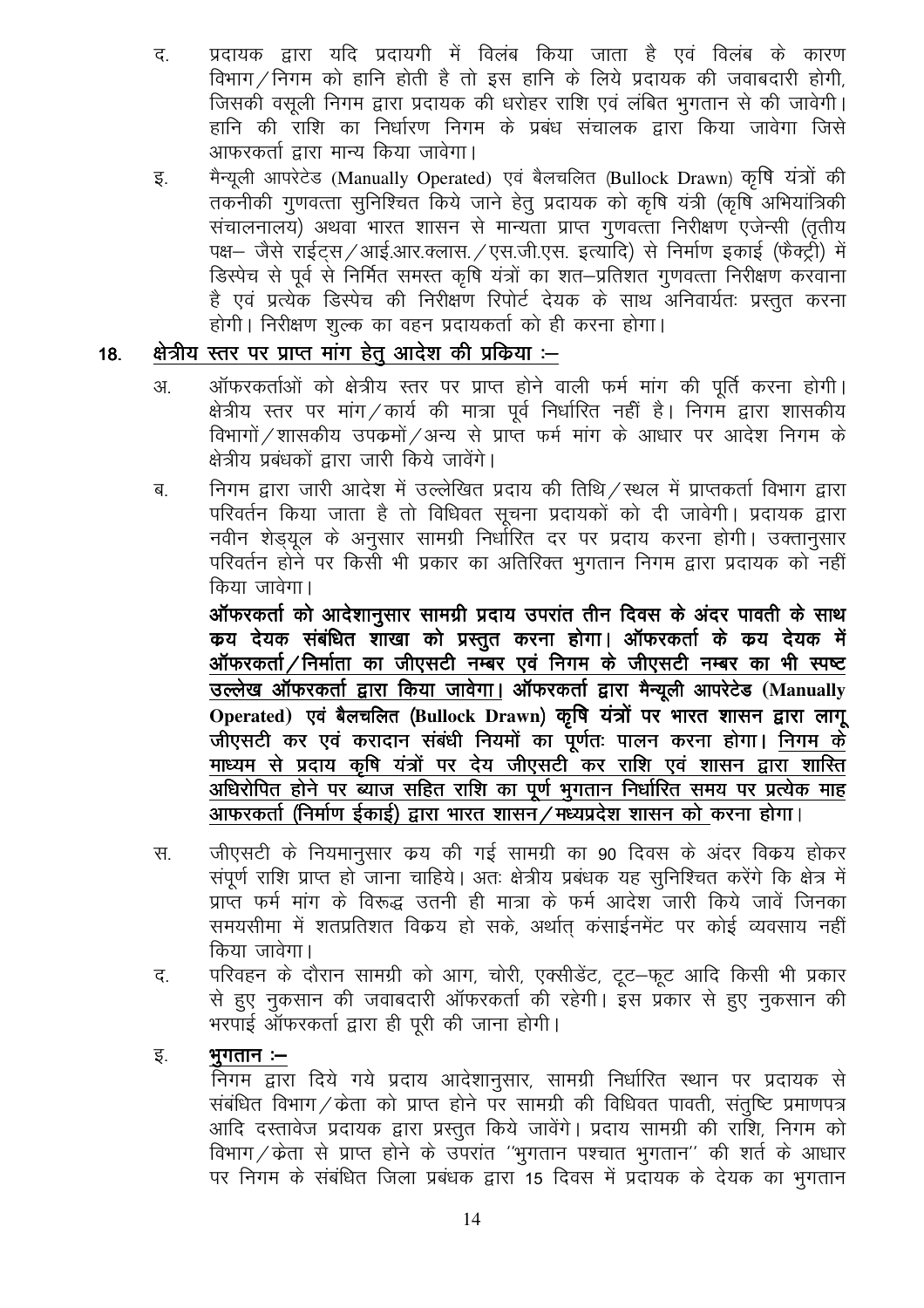किया जावेगा। निर्माता को भुगतान करने से पूर्व निगम को संबंधित विभाग से राशि प्राप्त होना आवश्यक होगा। दर अनुमोदन के समय आदेश एवं भुगतान प्रक्रिया की पूर्ण जानकारी दी जाएगी। कृषक अंश की प्राप्ति को ही सामग्री का विक्रय माना जायेगा अर्थात उतनी ही राशि के अनदान का भगतान किया जायेगा जिसका कषक अंश प्राप्त हो गया है।

उपरोक्त के अतिरिक्त कृषक अंश प्राप्त होने पर (निगम मार्जिन काटकर) एवं अनुदान की राशि प्राप्त होने पर शेष राशि का भुगतान प्रदायक को 15 दिवस में किया जावेगा।

शासकीय विभागों / कृषि विभाग आदि से प्राप्त होने वाली मांग, व योजनाओं की अनदान राशि आबंटन में विलंब */* कमी / परिवर्तन होने से भुगतान में भी तदानुसार विलंब / कमी / परिवर्तन) निगम द्वारा किया जावेगा। उक्त स्थिति में कृषि यंत्र अविकित रह सकते हैं जिसके लिये निगम जिम्मेदार नहीं रहेगा। प्रदायक के लंबित देयकों की देय राशि पर किसी भी प्रकार से ब्याज की राशि का भगतान निगम द्वारा नहीं किया जावेगा।

निगम के साथ प्रदायक द्वारा किये गये उपरोक्त एवं अन्य व्यवसाय से संबंधित शासन द्वारा कोई आपत्ति / शास्ति जैसे प्रदायक द्वारा शासकीय कर नहीं चकाने से उक्त कर राशि व कर पर ब्याज राशि निगम पर शासन द्वारा अधिरोपित की जाती है तो निगम प्रदायक के किसी भी लंबित देयक से तदानुसार कर राशि व ब्याज राशि काटकर शासन को प्रदायक द्वारा देय कर के मद में जमा करेगा। इस प्रकार के प्रकरणों में निगम पर क्लेम / न्यायालयीन कार्यवाही प्रदायक द्वारा नहीं की जायेगी।

#### प्रदाय सामग्रियॉ को स्वीकृत /अस्वीकृत करने का अधिकार :-19.

प्रदायक को आदेशानुसार निर्धारित मापदण्ड की सामग्री निर्धारित समय सीमा में प्रदाय किया जाना आवश्यक है। निम्न स्थितियों में प्रदायक द्वारा भेजी गयी प्रदाय सामग्रियॉ को अस्वीकृत किया जा सकता है :–

- प्रदाय सामग्रियॉ निर्धारित मापदण्ड अनुसार न होने की दशा में। अ.
- निर्धारित समय सीमा समाप्त होने के पश्चात प्रदाय सामग्रियाँ प्राप्त होने की दशा में। ब
- केता विभाग द्वारा किसी भी कारणवश (जंग लगा होना, पिचका होना इत्यादि के कारण स. से) प्रदाय सामग्रियॉ अस्वीकृत की जाती है, तो प्रदायक को सामग्रियॉ निर्धारित मापदण्ड अनुसार बदलकर देना होगी।

यदि उक्त कारणों के आधार पर प्रदाय सामग्रियॉ को अस्वीकृत किया जाता है एवं कृषि विभाग / शासन द्वारा यंत्रों की मांग कम की जाती है तो निगम द्वारा निर्धारित समय सीमा में प्रदायक को स्वयं के व्यय पर प्रदाय सामग्रियाँ वापिस लेना होगा। किसी भी स्थिति में निगम प्रदाय सामग्रियॉ वापिस होने से हुए नुकसान के लिये उत्तरदायी नहीं रहेगा।

#### ऑन लाईन रेट कांट्रेक्ट अंतर्गत न्यूनतम दर पर अनुबंध :-20.

ऑफरकर्ता द्वारा जो दरें निगम को प्रस्तुत की हैं, वे दरें न्यूनतम होना आवश्यक है। आरसीओ में भाग लेने वाले इच्छुक समस्त आफरकर्ता आरसीओ में प्राप्त / निगम द्वारा अनुमोदित न्यूनतम दर पर सहमति देकर अनुबंध कर सकेंगे। **निगम आफरकर्ता के डीलर के रूप में रेट** कांट्रेक्ट आफर में प्राप्त न्यूनतम दर पर व्यवसाय करेगा।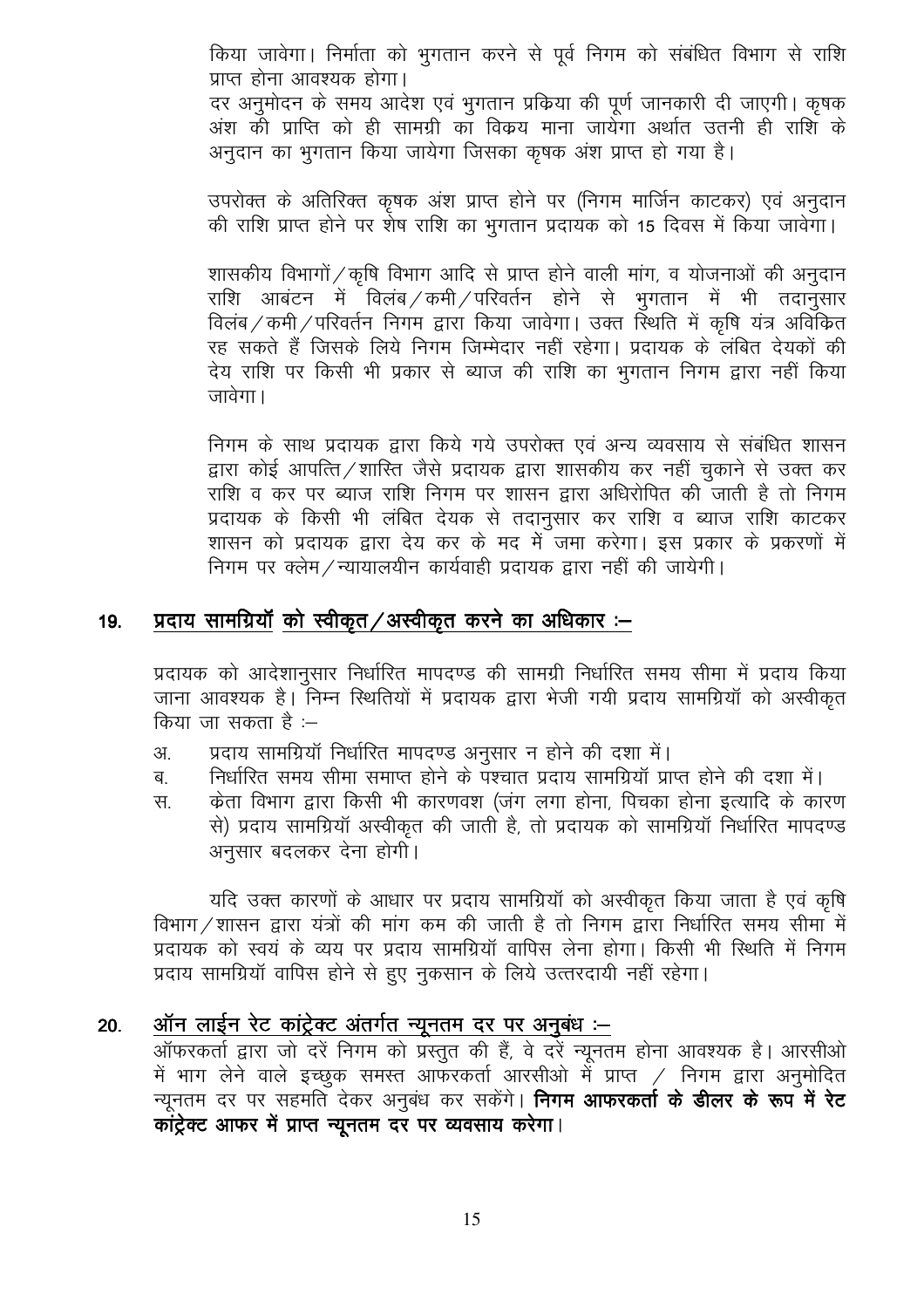#### ऑन लाईन रेट <u>कांट्रेक्ट आफर खुलने की तिथि को अवकाश :-</u>  $21.$

आने सारे में उनका है .<br>अवकाश घोषित किया जाता है, तो ऐसी स्थिति में ऑन लाईन रेट कांट्रेक्ट आफर दूसरे कार्यालयीन दिवस को निर्धारित समय पर ही प्राप्त किये तथा खोले जावेंगे।

#### अनुसूचित जाति /अनुसूचित जनजाति वर्ग के उद्यमियों से क्रय :–  $22<sub>1</sub>$

राज्य शासन की नीति के तहत अनुसूचित जाति / अनुसूचित जनजाति के ऑफरकर्ता जिनके द्वारा जिला उद्योग केन्द्र में विशेष पंजीयन से संबंधित सर्टिफिकेट प्रस्तत किया जावेगा एवं जो ऑन लाईन रेट कांट्रेक्ट आफर शर्तो के अनुरूप योग्य पाये जावेंगे, को निर्धारित नीति अनुसार व्यवसाय में न्यूनतम 30 प्रतिशत की भागीदारी सुनिश्चित की जावेगी। यह व्यवस्था केवल उन्हीं प्रकरणों में मान्य होगी जहाँ शासन से फर्म आदेश प्राप्त होता है। कृषक द्वारा क्रय किये जाने की स्थिति में कषक को चयन करने का पर्ण अधिकार है।

- आफरकर्ता द्वारा ऑन लाईन रेट कांट्रेक्ट आफर प्रस्तुत किये जाने की दशा में यह माना जाएगा 23. कि उनके द्वारा आन लाईन रेट कांट्रेक्ट आफर प्रपत्र के सभी नियम एवं शर्तो को भलीभांति पढ़ लिया गया है एवं आफरकर्ता सभी नियम एवं शर्तो से सहमत है। आफरकर्ता को रेट कांट्रेक्ट आफर प्रपत्र के समस्त पृष्ठों पर हस्ताक्षर करना अनिवार्य होगा।
- निगम के प्रबंध संचालक ऑन लाईन रेट कांट्रेक्ट आफर की किसी भी शर्त में आंशिक ⁄ पूर्ण 24. परिवर्तन / संशोधन / निरस्त करने के लिये अधिकृत रहेंगे।

#### वारण्टी / गारण्टी  $-$ 25.

\_\_\_\_\_\_\_\_\_\_\_\_\_\_\_\_\_\_\_\_<br>प्रदाय किये जाने वाले कृषि यंत्रों के प्रदाय पश्चात् निर्माण संबंधी त्रृटि (मेनूफेक्चरिंग डिफेक्ट आदि) पाये जाने पर सामग्री 15 दिवस के अंदर दुरूस्त कर अथवा बदलकर उपलब्ध कराने की जबावदारी आफरकर्ता की स्वयं की होगी। इस हेतु निगम द्वारा पृथक से कोई भी भूगतान नही किया जावेगा। वारण्टी / गारण्टी एक वर्ष तक लागू रहेगी।

#### विवाद की स्थिति $=$ 26

आफरकर्ता एवं निगम के बीच यदि कोई विवाद की स्थिति उत्पन्न होती है तो प्रकरण निगम के प्रबंध संचालक को आर्बीट्रेटर के रूप में प्रस्तुत किया जावेगा। आर्बीट्रेटर के निर्णय से असंतुष्ट होने की दशा में न्यायालयीन क्षेत्र भोपाल रहेगा।

उप महाप्रबंधक (इजी)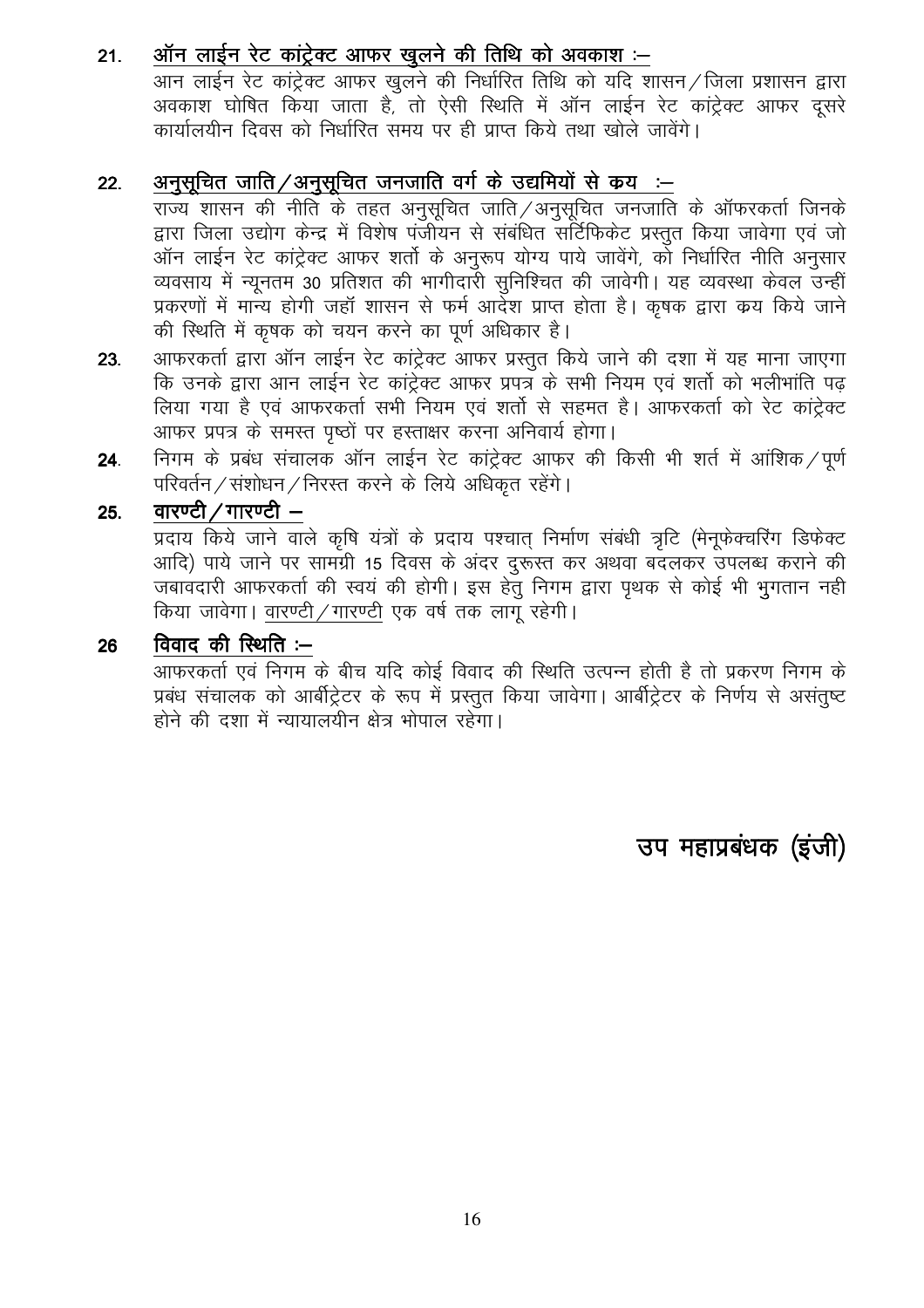### **Minimum specification of Manually Operated/ Bullock drawn implements**

- 1- **Bullock-drawn Automatic Seed cum Fertilizer Drill (3 Furrows) CIAE Type** : Bullock drawn automatic seed cum fertilizer drill (3 furrows) CIAE Type is made out of Iron and Steel and can be pulled/operated by a pair of bullocks. The over all dimension of automatic seed cum fertilizer drill is 852 mm height x 992 mm width x 1140 mm length, approximate weight 50kg, suitable for sowing of crops i.e. Wheat, Gram, Soyabean, Mustard, Maize, etc. The design, dimension and the material of all the components, i.e. Alluminium body fluted roller, drive chains, sprocket, drive wheel, seed box (20guage GP sheet), fertilizer box (20 guage GP sheet) furrow opener etc. used for making for automatic seed drill should be conforming to parameters of these items approved by CIAE, Nabibag, Bhopal.
- 2- **Bullock drawn Multi Toolbar Frame (Carrier)**: Multi toolbar frame (carrier) is a set of common frame (toolbar carrier unit) having detachable bullock drawn implements/tools i.e. (a) Bakhar (b) 2/3 Furrow seed drill (c) Mini cultivator (d) Plough  $\epsilon$  Ridger three type (f) Dora Weeder (double) along with suitable frame with accessories (approximate weight 50kg) . The design, dimension and material of all components of Multi Tool Frame Implements/Tools should be as per details given in the drawing and specification. The implement can perform all cultivation operation.
- 3- **Specification of Hand Operated Octagonal Maize Sheller**: The CIAE type powder coated Octagonal Maize Sheller is made up of 20 guage M.S. Sheet. It consist of 4 MS sheet pieces which are suitably bent to form Octagonal shape and one inside end have taper edge (17mm to 11mm) called inbuilt fin. These 4 pieces are riveted by 4 pairs of 2 rivets at suitable dinstance to form octagonal shape. Overall dimension is 72x63x58mm, approximate weight 200grams. The design, dimension and the material of components of Maize Sheller should be conforming to the parameters approved by CIAE, Nabibag, Bhopal.
- 4- **Specification of Hand Oprated Winnowing Fan Type-I**: Manually operated with 4 blades made out of 20 guage CR sheet mounted on stand base frame made out of 37x37x3 MS angle, gear, pinion, plumber block made out of cast iron, bearing size 6204 as per details given in the drawing and specification. Overall dimension is 560x715x1200mm, approximate weight 23kg).
- 5- **Specification of Winnoing Fan (manual) Type-II**: Winnowing fan (mnual) Type-II made up of 1.6mm thick 3 Nos. aluminium blades(end sizes 130mm-160mm & 473mm long) and MS Frame, MS Structure, MS stand and support and fan guard is made up of angle 30x30x3, angle 20x20x3 MS rod 6mm. Fan assembly ith Ci Pedetal, CI big and small gear & CI Fly wheel 19mm diua gear shafts through 6203 size bearings is fitted with suitable nut bolts, flangers and clamps as given in the drawings. The overall size is 1235L x 460W x 1720 H, approximate weight 32Kg. The design, dimension and material of all components of winnowing fan should be as per details given in the drawing and specifications.
- 6- **Specification of Pedal Operated (Treadle Pump) with stand**: Double cylinder, single acting vertical reciprocating pedal operated pump suitable to lift water from depth upto 15 feet, discharge as laid down by International Development Enterprises (minimum 3000 litre / maximum 6000 litre power hour). Cylinder made out of 2.5mm thick MS sheet having internal diameter 125mm, length of cylinder 230mm stroke length 110mm along with PVC flexible suction pipe (40mm dia) 20 feet long. Rubber components made of rubber of superior quality; the material of other component of pump will be as under:-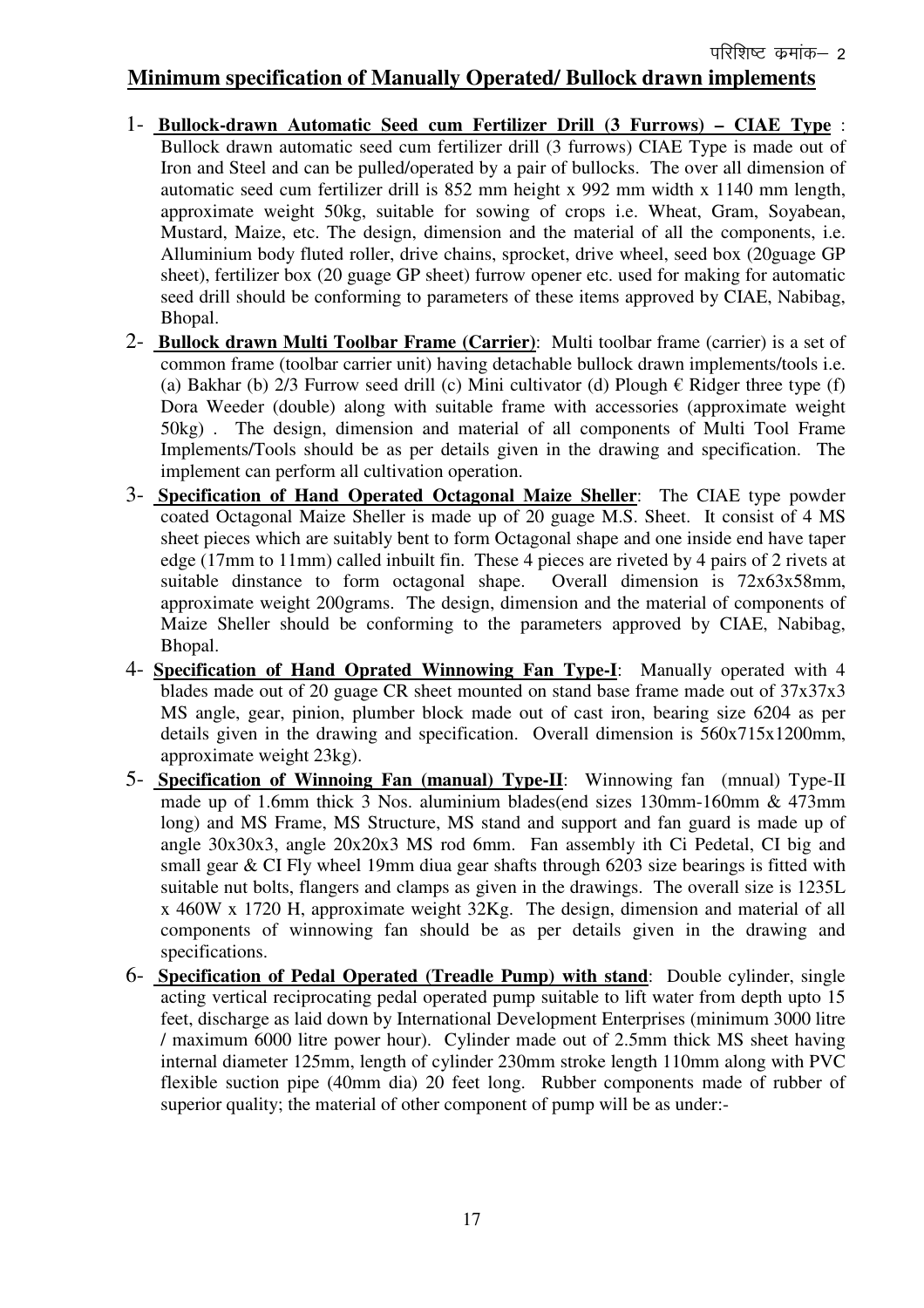| S.No. | Name of components                                                          | Approximate size | Material  |
|-------|-----------------------------------------------------------------------------|------------------|-----------|
| $1-$  | Cylinder                                                                    | 2.5mm thick      | MS sheet  |
| $2 -$ | Treadle                                                                     | Flat 40x5 mm     | MS sheet  |
| $3-$  | Foot Holder                                                                 | 2.5mm thick      | MS sheet  |
| $4-$  | Stablizing struct                                                           | Angle $25x25x3$  | <b>MS</b> |
| $5-$  | Piston & Piston plate                                                       | Standard         | <b>MS</b> |
| $6-$  | Coller & Drop bar                                                           | <b>Standard</b>  | <b>MS</b> |
| $7 -$ | Junction box                                                                | Standard         | <b>MS</b> |
| $8-$  | <b>Sleeves</b>                                                              | Standard         | G.I.      |
| $9-$  | Rubber components superior quality rubber suitable for diaphram.            |                  |           |
| $10-$ | PVC pipe (40mm dia) 20 feet length, weight 2.6kg appeoximate, flexible pipe |                  |           |

Pump body & structure should be duly painted with primer of superior quality (i.e. J&N/Asian/British/Berger paint) as base coat and with green paint of superior quality (i.e. J&N/Asian/British/Berger paint) as top coat sufficient thick to form perfect anti-corrosive layer. Pump to be supplied with all accessories, approximate weight 27kg.

7- **Specification of Hand Operated Low Lift Pump with Stand**: Single cylinder reciprocating diaphram type, fixed discharge head, suction head maximum 7.5 meter having discharge 3000/6000 LPH at head 7.5m/2m. Suction pipe PVC pipe, flexible 6.0 meter long (65mm dia weight 5.5 kg approximate), Cylinder dia 316mm (made of 3.15 mm MS sheet), stroke 108mm, handle (MS) length 2M, Height 820mm, width 500mm, Rubber components to be used of superior quality rubber suitable for diaphram of pump.

Pump body and structure shold be duly painted with primer of superior quality (i.e. J&N/Asian/British/Berger paints) as base coat and with green paint of superior quality (i.e. J&N/Asian/British/Berger paints) as top coat sufficient thick to form perfect anti-corrosive layer. Pump to be supplied with all accessories, approximate weight 44kg.

- 8- **Specification of Serrated Sickle**: Hand operated serrated sickle made out of taper forged imported steel having carbon 0.55 % having teethed in the inner ide of the blade for efficient friction cutting action and the teeth are hardened to 50-55 HRC with handle made out of hard seasoned wood duly polished by anti-corrosive paint and suly packed in the corrugated box, approximate weight 250gm, excluding the packing.
- 9- **Reversible Plough**: It is a 2 bottom reversible plough bullock drawn tpe. It is used for continuous ploughing purposes. The condinuous ploughing operation can be performed by using another set of plough bottoms in doing end to end field operations. The overall dimension of reversible plough is 890mm H x 1570mm L x 620mm W, approximate weight 30.8kg. The design, dimension and material of all components of Reversible Plough should be as per details given in the drawing and specifications.
- 10- **Manually Operated Soyabean Weeder**: Manually operated soyabean weeder is made up of Iron & steel having 2 wheels, axle, type assembly and cutting blade made up of MS Rod and Steel material. Whole assembly is mounted on frame of MS Angle and can be pulled through handle pipe made out of 25mm MS pipe. The overall dimensionis 107xm x 188cm x 58cm., approximate weight is 5.25kg. This implement is suitable for conducting weeding operation of soyabean crop. The design, dimension and material of all components of Soyabean Weeder should be as per details given in the drawing and specification.
- 11- **Bullock drawn Single Dora (Malwa Type)**: Bullock drawn single Dora (Malwa type) is made up of Iron and Steel material i.e. MS pipe 80mm, cutting blade (pans), handle pipe 32mm and Frame of MS Angle etc. whole assembly is mounted on frame and can be pulled by a pair of Bullock. Approximate weight is 7kg. This implement is suitable for conducting weeding operation of cotton, maize and other crops. The design, dimension and material of all components of single Dora should be as per details given in the drawing and specificaitons.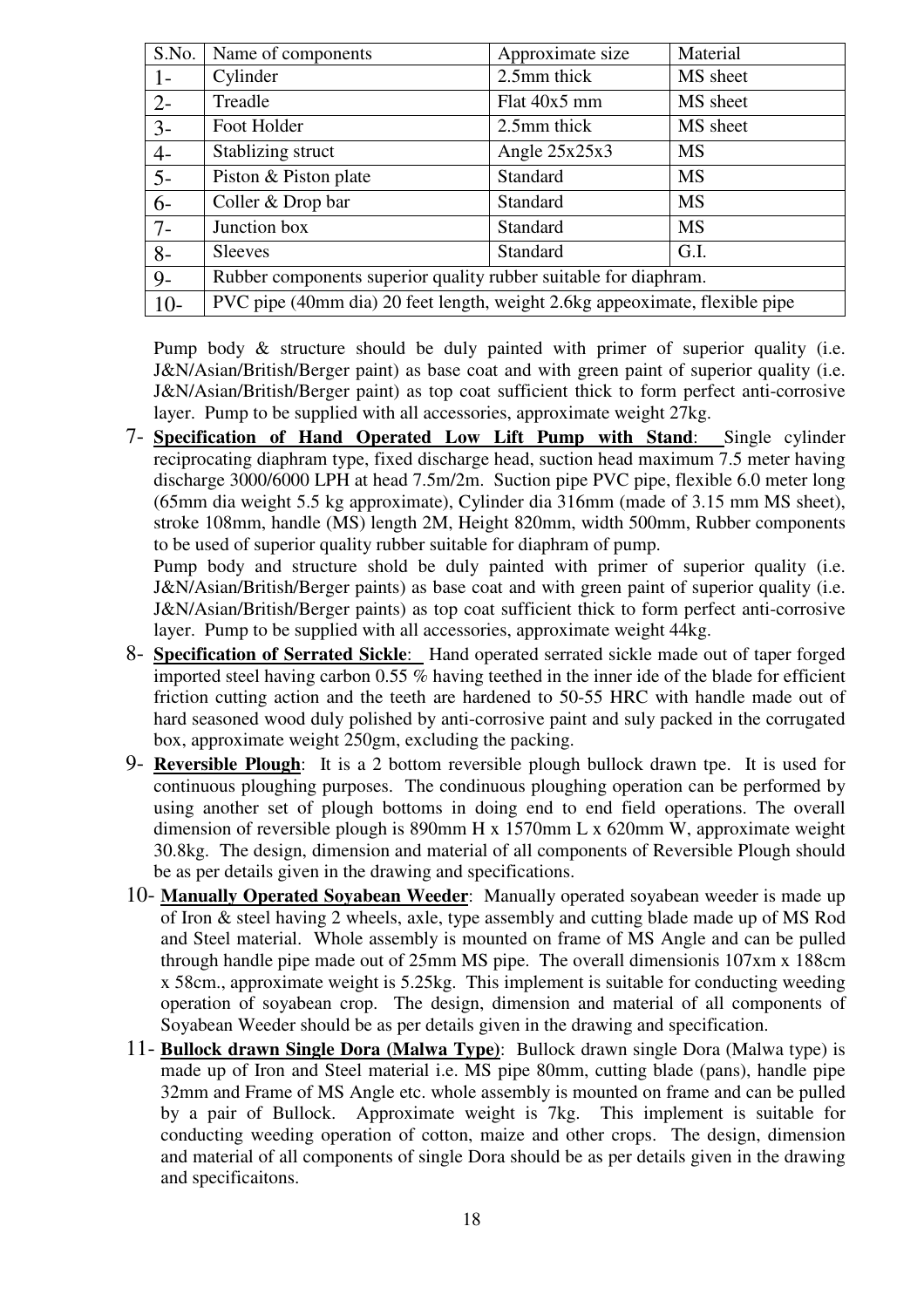- 12- **Bullock drawn Bund Former with Foot rest**: Bullock drawn Bund Former is made up of 2 adjustable forming board (MS sheet 3.15mm) attached to braces (front & rear) (made of MS flat 50x5mm) Frame (flat 50x5mm) Handle (MS pipe 30mm), having foot rest (MS sheet 3.15mm), etc. Whole assembly is mounted on frame and can be pulled by a pair of Bullock. The overall dimension: 1000mm x 865mm x 800mm. Aproximate wiehgt is 21kg. Bund Former is used formaking bunds for irrigation purpose in various crops, i.e. Wheat, Potato, Nustard etc. The design, dimension and iron an steel materials of all components of Bund Former should be as per the details given in the drawing and specification.
- 13- **Hand Operated Ground Nut Decorticator :** Manually operated Ground Nut Decorticator is made up of Iron & Steel material having 3 cast iron shoes, 1 M.S. Sieve, oscillating arm & handle, M.S.axle and C.R. sheet etc. Whole assembly is fitted on a frame made out of M.S. angle 25x25x3mm, Flat 25x5, 12x3 and M.S. Rod 10mm. The overall dimension: 1090mm x 500mm x 250mm and approximate weight is 14 Kg. This implement is suitable for decortication of Ground Nut crop which crushes & removes upper shell (layer) of ground nut and separates nuts from ground nut crop through sieve. The design, dimension and material of all components of Ground Nut Decorticater should be as per details given in the drawing and specification.
- **Note:** Sample of above implements are available at Agriculture Engineering Workshop, Government of Madhya Pradesh, Badwai, Bhopal and/or Central Institute of Agriculture Engineering (CIAE), Nabibag, Bhopal, which may be seen for any clarification before submission of offer.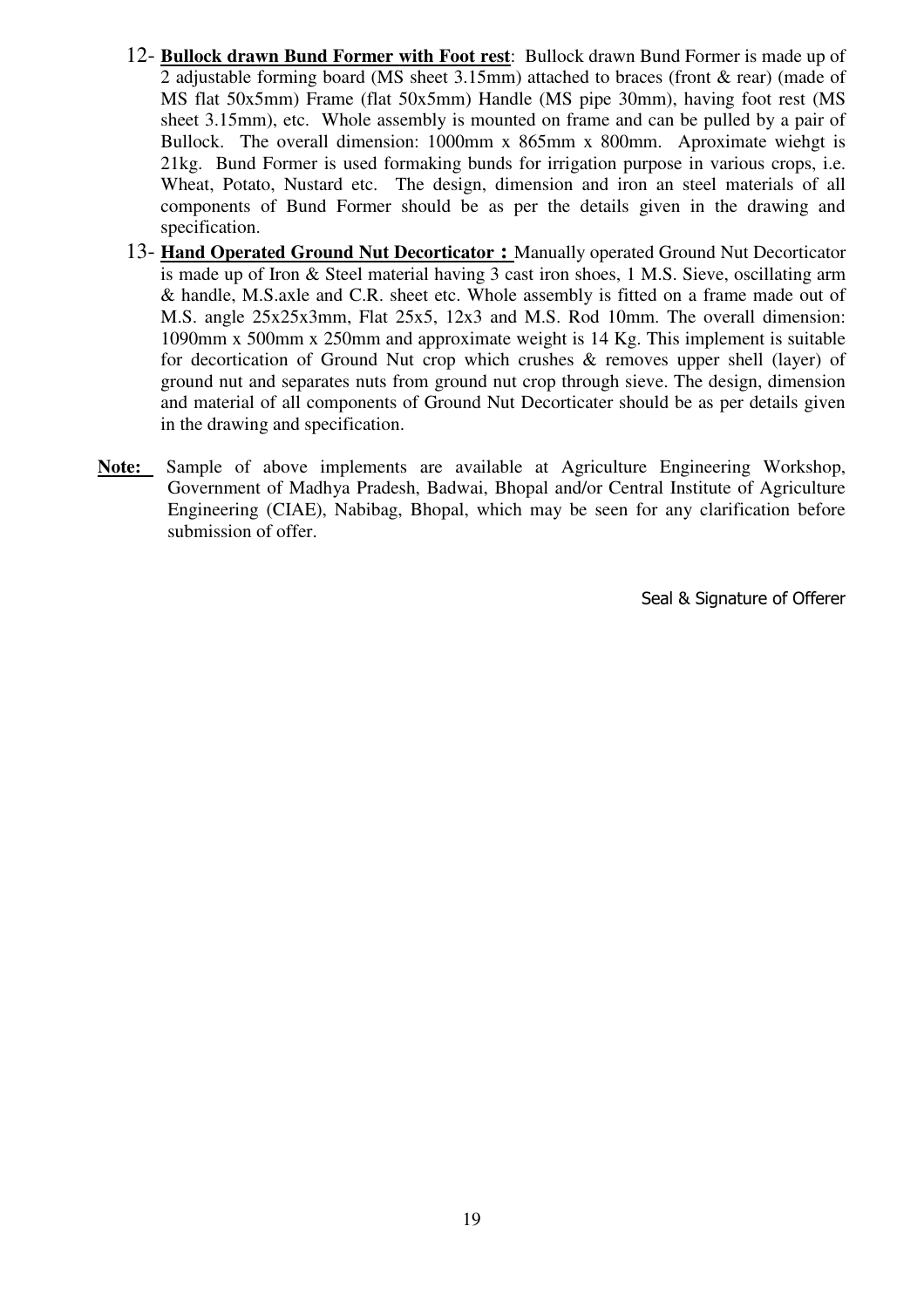### **MINIMUM SPECIFICATION OF MANUALLY OPERATED CHAFF CUTTER (HEAVY DUTY) ISI MARKED HAND OPERATED : IS (7898: 2001) STANDARD**

| <b>S.No.</b>            | <b>Parts</b>         | <b>Material</b>     | <b>Applicable Indian</b><br><b>Standard IS No.</b> |
|-------------------------|----------------------|---------------------|----------------------------------------------------|
| $\mathbf{1}$            | Flywheel             | Cast Iron           | 210                                                |
| $\overline{2}$          | Handle grip          | Hard or Medium      | 399                                                |
|                         |                      | Hard wood           |                                                    |
| 3                       | Handle Support       | Mild Steel          | 2062                                               |
| $\overline{\mathbf{4}}$ | Frame                | Cast iron           | 210                                                |
| 5                       | Cover plate          | Cast Iron           | 210                                                |
| 6                       | <b>Shear Plate</b>   | Cast Iron           | 210                                                |
| $\overline{7}$          | Feed rolls           | Cast Iron           | 210                                                |
| 8                       | Spring               | <b>Spring Steel</b> | 4454 (Part-I)                                      |
| 9                       | Bush bearing         | <b>Brass</b>        | 407                                                |
| 10                      | Worm and Worm gear   | Cast iron           | 210                                                |
| 11                      | Leg                  | Mild Steel          | 2062                                               |
| 12                      | Leg support          | Mild Steel          | 2062                                               |
| 13                      | Fingers, if separate | Cast Iron           | 210                                                |
| 14                      | Shaft and axles      | Mild Steel          | 2062                                               |
| 15                      | Feeding trough       | Timber              | 399                                                |
|                         |                      | Mild Steel          | 2062                                               |
| 16                      | <b>Blade Cover</b>   | Mild Steel          | 2062                                               |
|                         |                      | <b>Plastics</b>     |                                                    |

Cast Iron Head (wt-37-39 Kg) should be fitted with new standard bearing ISI Mark (ABC/NBC/SKF/Tata). Cast Iron Wheel size 4' dia (25-26 Kg) Mild Steel Stand (12-14 Kg), Parnala made of 26 Guage GP/CR Sheet (1 Kg), 2 Nos. ISI Blade (1511-1979) made of high carbon steel having hardness of 40-45 HRC as per ISI No. 1586-1968 Standard accessories, handle, nuts bolts, spanners, 10" flat file (JK or Scissors make), PVC Oil Can 100 ml (Cuppi) and 4 Nos. 6" long foundation bolts of 8 mm dia with nuts & total weight of Chaff Cutter – 80 - 84 Kg.

Note: (a) Rate alongwith make may be clearly mentioned for above item.

- (b) Sample of above implement is available at Agriculture Engg. Workshop, Barhwai, Bhopal. The same may be checked for any clarification before submission of tender offer.
- (c) Offerers will have to submit sample of above implement/ equipments for which firm has quoted rates within 15 days of submission /opening of offer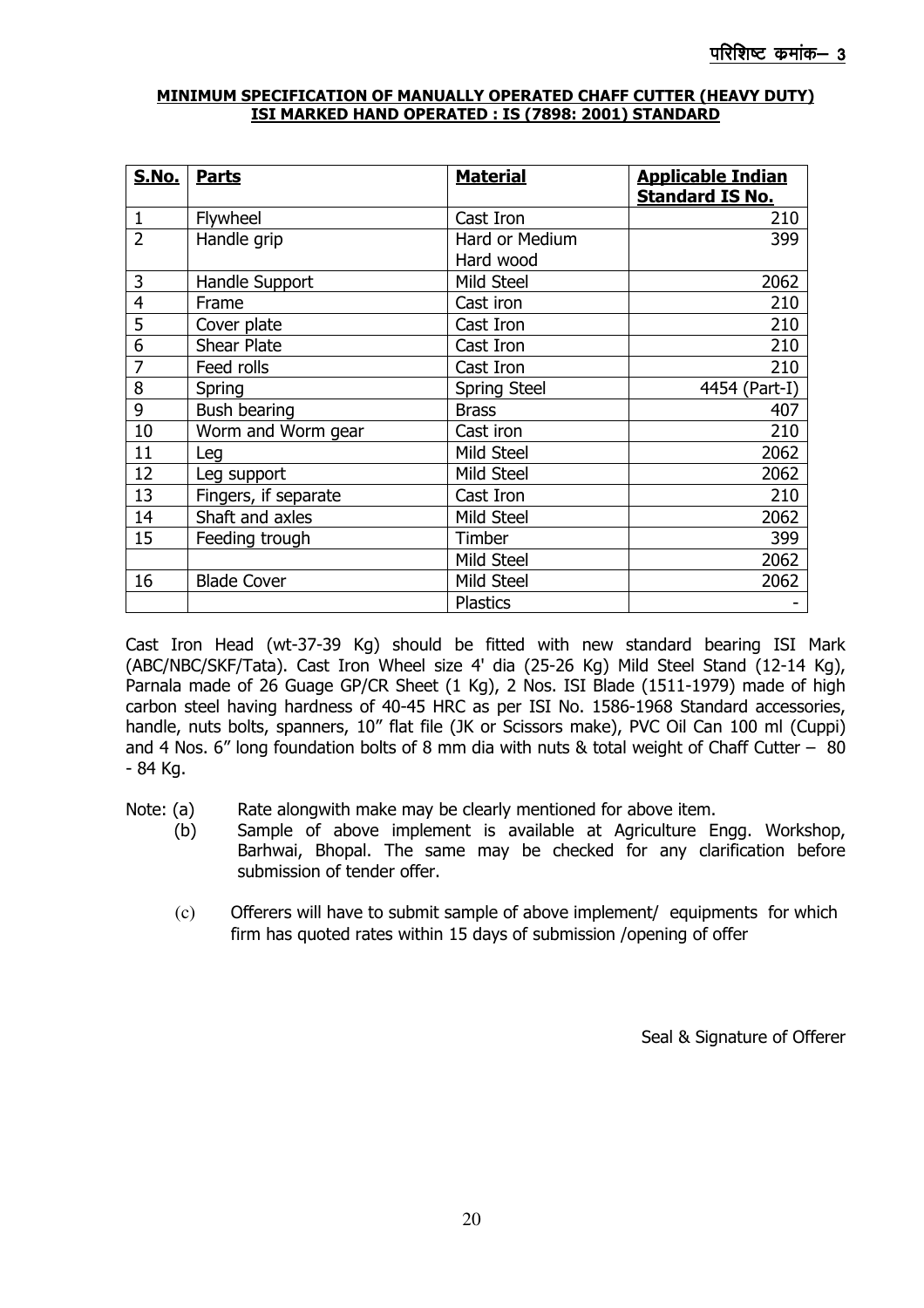#### **MINIMUM SPECIFICATION OF MANUALLY OPERATED NON ISI CHAFF CUTTER (HEAVY DUTY) HAND OPERATED AS PER IS (7898: 2001) STANDARD :-**

| <b>S.No.</b>   | <b>Parts</b>         | <b>Material</b>     | <b>Applicable Indian</b><br><b>Standard IS No.</b> |
|----------------|----------------------|---------------------|----------------------------------------------------|
| $\mathbf 1$    | Flywheel             | Cast Iron           | 210                                                |
| $\overline{2}$ | Handle grip          | Hard or Medium      | 399                                                |
|                |                      | Hard wood           |                                                    |
| 3              | Handle Support       | Mild Steel          | 2062                                               |
| 4              | Frame                | Cast iron           | 210                                                |
| 5              | Cover plate          | Cast Iron           | 210                                                |
| 6              | <b>Shear Plate</b>   | Cast Iron           | 210                                                |
| $\overline{7}$ | Feed rolls           | Cast Iron           | 210                                                |
| 8              | Spring               | <b>Spring Steel</b> | 4454 (Part-I)                                      |
| 9              | Bush bearing         | <b>Brass</b>        | 407                                                |
| 10             | Worm and Worm gear   | Cast iron           | 210                                                |
| 11             | Leg                  | Mild Steel          | 2062                                               |
| 12             | Leg support          | Mild Steel          | 2062                                               |
| 13             | Fingers, if separate | Cast Iron           | 210                                                |
| 14             | Shaft and axles      | Mild Steel          | 2062                                               |
| 15             | Feeding trough       | Timber              | 399                                                |
|                |                      | Mild Steel          | 2062                                               |
| 16             | <b>Blade Cover</b>   | Mild Steel          | 2062                                               |
|                |                      | <b>Plastics</b>     |                                                    |

Cast Iron Head (wt-37-39 Kg) should be fitted with new standard bearing ISI Mark (ABC/NBC/SKF/Tata). Cast Iron Wheel size 4' dia (25-26 Kg) Mild Steel Stand (12-14 Kg), Parnala made of 26 Guage GP/CR Sheet (1 Kg), 2 Nos. ISI Blade (1511-1979) made of high carbon steel having hardness of 40-45 HRC as per ISI No. 1586-1968 Standard accessories, handle, nuts bolts, spanners, 10" flat file (JK or Scissors make), PVC Oil Can 100 ml (Cuppi) and 4 Nos. 6" long foundation bolts of 8 mm dia with nuts & total weight of Chaff Cutter – 80 - 84 Kg.

Note: (a) Rate alongwith make may be clearly mentioned for above item.

- (b) Sample of above implement is available at Agriculture Engg. Workshop, Barhwai, Bhopal. The same may be checked for any clarification before submission of tender offer.
- (c) Offerers will have to submit sample of above implement / equipments for which firm has quoted rates within 15 days of submission /opening of offer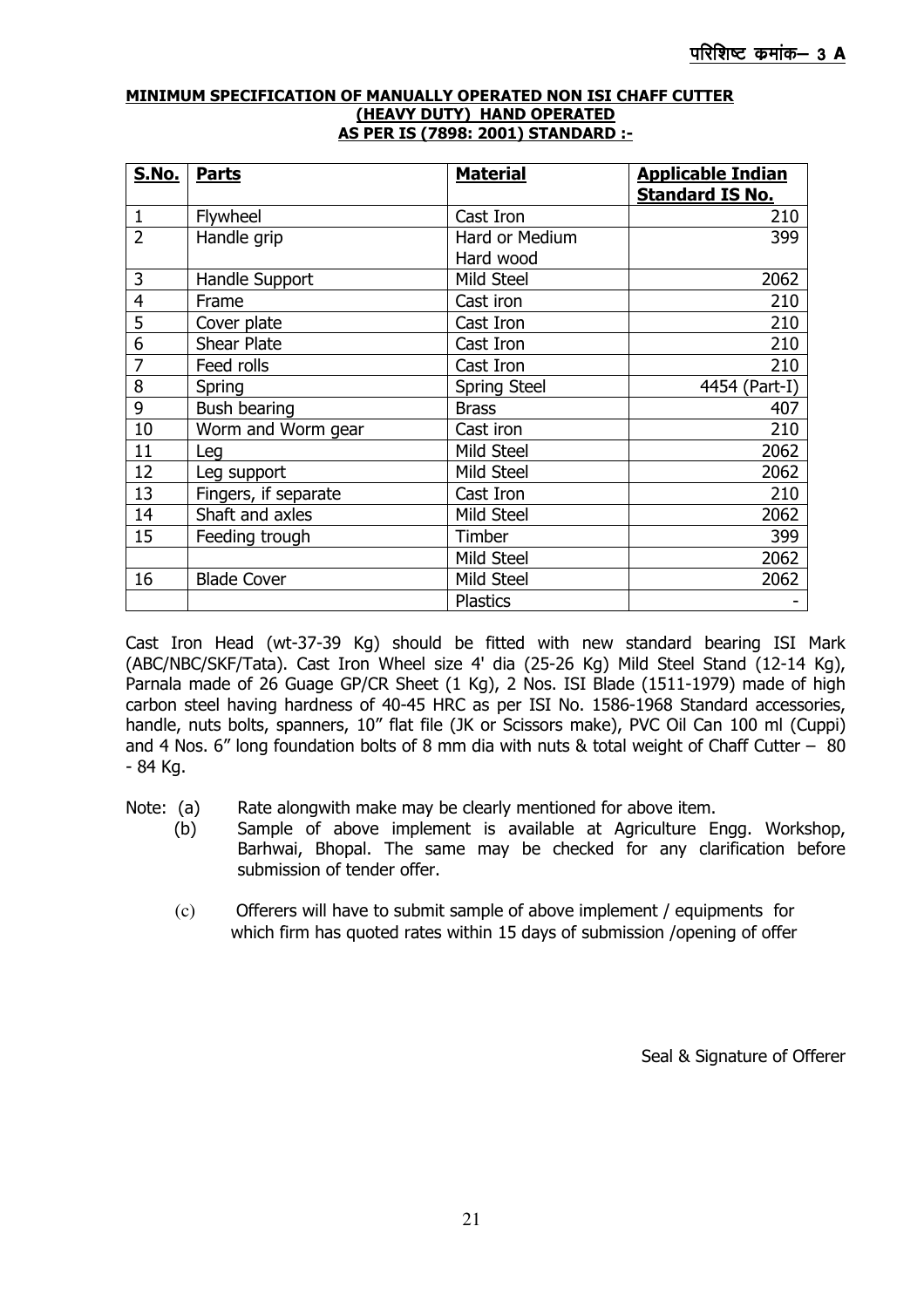

### DESCRIPTION OF SPIRAL SEED GRADER – 7 DISC (HAND OPERATED)

|    | Overall dimension           | 65.0cm x 65.0cm x 220.0cm                     |  |
|----|-----------------------------|-----------------------------------------------|--|
| 2. | Diameter of spiral grader   | 65.0cm                                        |  |
| 3. | Height of the spiral grader | 220.0cm                                       |  |
| 4. | Weight                      | 36.5 kg (approximate)                         |  |
| 5. | Capacity                    | 200 Kg per hour (approximate)                 |  |
| 6. | Material used               | GI Sheet 0.4 mm thick                         |  |
|    |                             | M.S. Square pipe (25mm x 25mm)<br>(H          |  |
|    |                             | M.S. Round pipe ISI mark (75mm OD)<br>(III)   |  |
|    |                             | M.S. Flat $37 \text{ mm} \times 3 \text{ mm}$ |  |

- 7. Construction : 7 DISCs are made of G.I. Sheet (4mm) are spirally connected around Round pipe (75mm OD) located in centre of equipment as shown in figure. All Discs are guided by 6 suare pipes (25mm x 25mm) and base suppot is made up of flat 37 x 3 mm
- 8. Operation : Operation is very simple and noise free and no power is required. Seeds/Grains are fed through top disc (hopper) which moves down through 6 spital discs.
- 9. Accesspries : Grader should be supplied with adjustable feeder plates 3 Nos. having central hole dia 14mm, 25mm & 38mm suitable for grading of mustered, Tuer and Soybean crop respectively.

 Bold/Healthy seed separates out due to gravity and can be collected from 13mm outlet and unhealthy eeds/waste can be collected from 10mm outlet at the bottom.

**Note**: Sample of above implements is available at CIAE, Nabibag, Bhopal which may be seen for any clarification before submission of offer, if required.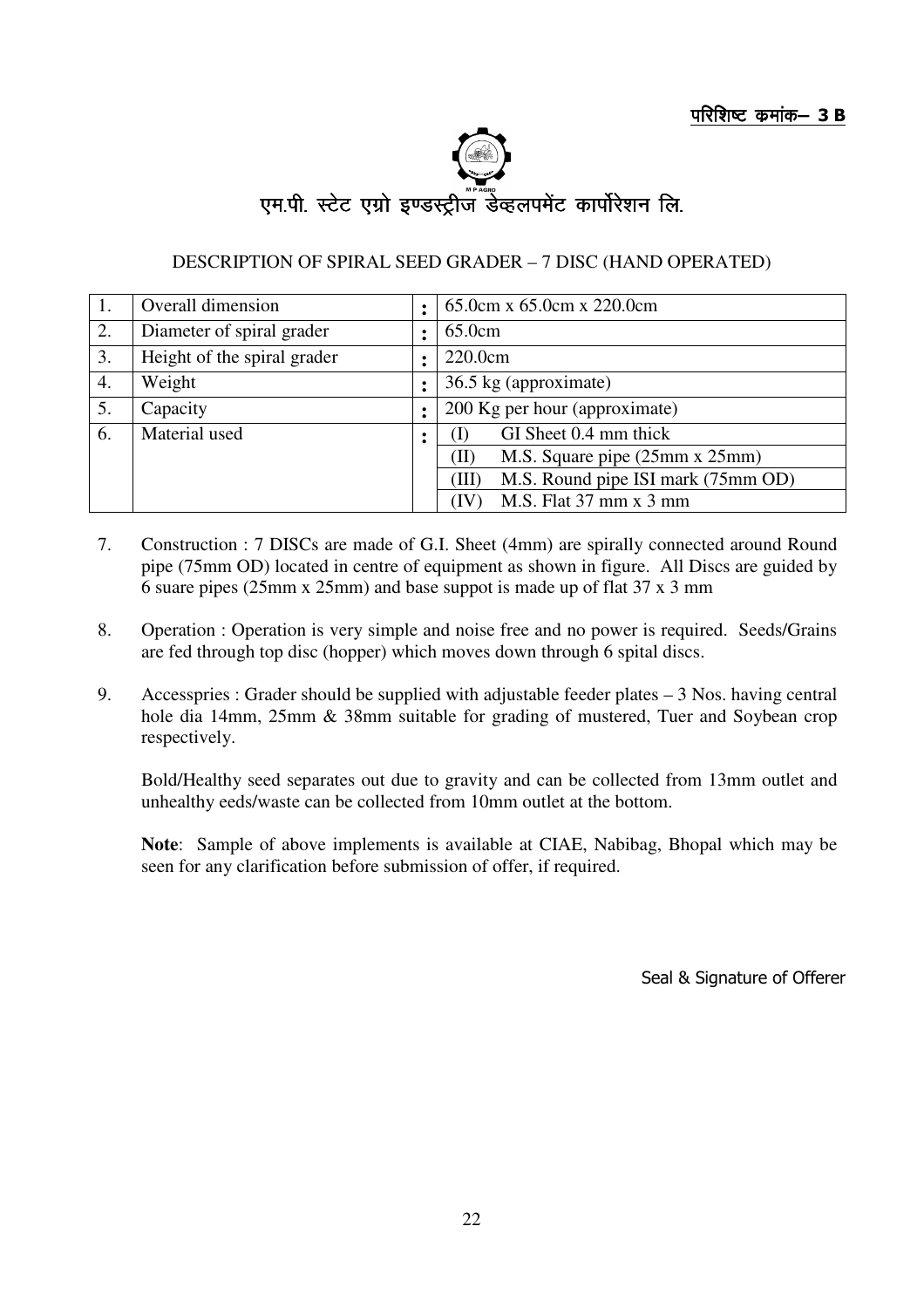

# ्ल्ह्या हर्ण्डस्ट्रीज डेव्हलपमेंट कार्पोरेशन<br>पंचानन, तृतीय मंजिल, मालवीय नगर, भोपाल Phone: 2551807/2551652/2551756/2556857; FAX 2557305

Email: mpagrohobpl@gmail.com<br>| ऑफरकर्ता अपनी फर्म से संबंधित जानकारी निम्नानुसार प्रारूप में देवें

| 1.             | फर्म/यूनिट का नाम                            |  |
|----------------|----------------------------------------------|--|
|                |                                              |  |
|                |                                              |  |
| $\overline{2}$ | फर्म का पता                                  |  |
|                |                                              |  |
|                |                                              |  |
| 3              | मुख्य गतिविधियां                             |  |
| $\overline{4}$ | मालिक / पार्टनर का नाम                       |  |
| 5              | उस व्यक्ति का नाम एवं पद जिसे                |  |
|                | रेट कांट्रेक्ट आफर प्रपत्र पर हस्ताक्षर करने |  |
|                | हेतू अधिकृत किया गया हो।                     |  |
|                |                                              |  |
| 6              | संलग्न डिमांड ड्राफ्ट राशि रू /-             |  |
|                | का विवरण।                                    |  |
|                |                                              |  |
| $\overline{7}$ | टेलीफोन नंबर                                 |  |
| 8              | फैक्स / ई मेल नंबर                           |  |
| 9              | म0प्र0 वाणिज्य कर अधिनियम कं एवं तिथि,       |  |
|                | GSTIN नंबर                                   |  |
| 10             | पेन नंबर                                     |  |
| 11             | क्या उपरोक्त फर्म अथवा इसके स्वामित्व        |  |
|                | अथवा इसके साझेदारी वाली किसी अन्य            |  |
|                | फर्म को केन्द्रीय / प्रादेशिक किसी भी        |  |
|                | शासकीय संस्थान द्वारा किसी भी समय            |  |
|                | ब्लेक लिस्ट / प्रदाय से वंचित किया गया       |  |
|                | है/राशि आदि जप्त की है। यदि हां तो           |  |
|                | उसका कारण एवं विवरण।                         |  |

ऑफरकर्ता के हस्ताक्षर एवं सील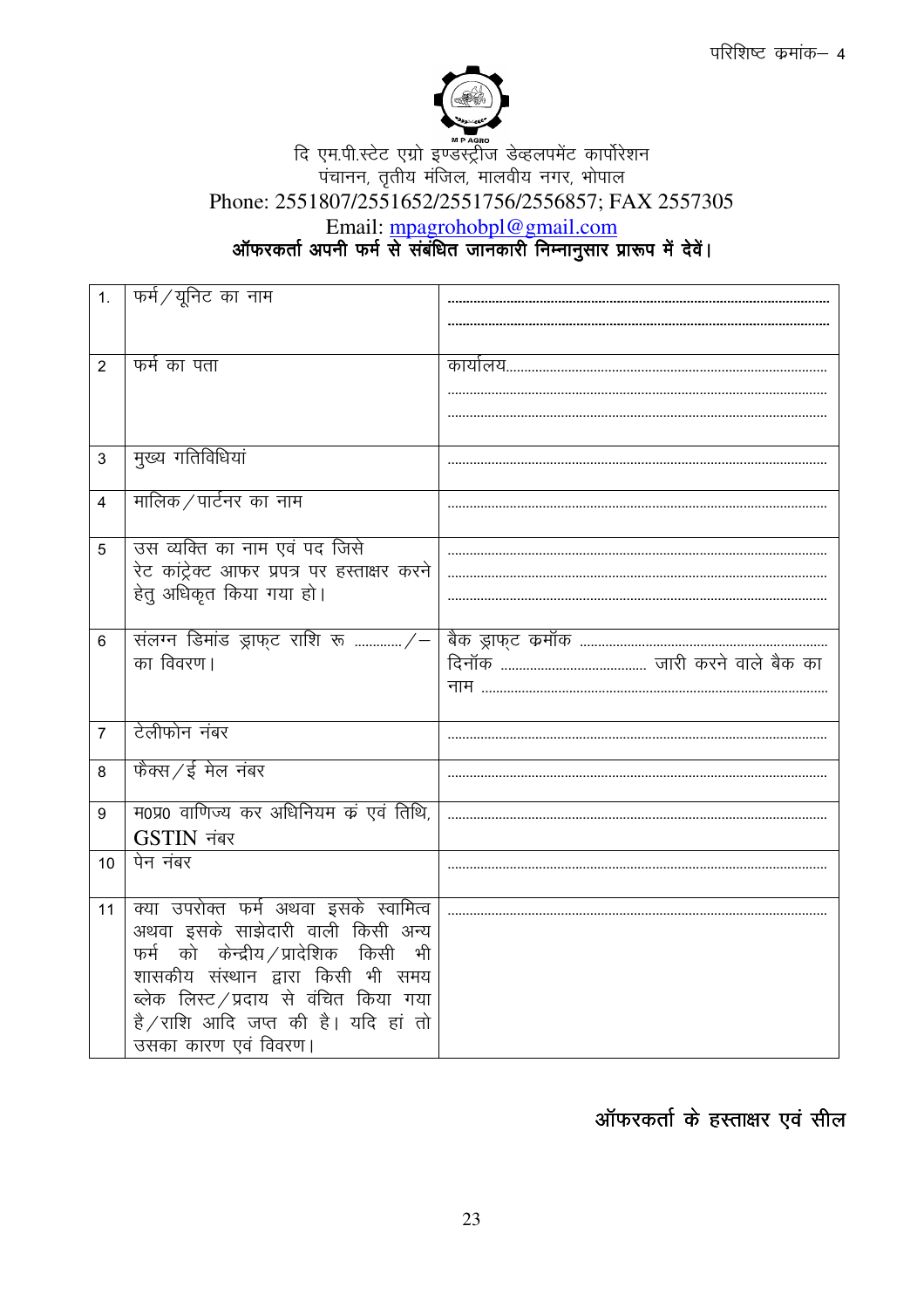

### m Fagno<br>दि एम.पी.स्टेट एग्रो इण्डस्ट्रीज डेव्हलपमेंट कार्पोरेशन iapkuu] r`rh; eafty] ekyoh; uxj] Hkksiky Phone: 2551807/2551652/2551756/2556857; FAX 2557305

Email: **mpagrohobpl@gmail.com** 

### ऑफरकर्ता की निर्माण इकाई एवं निर्माण संबंधी जानकारी निम्नानुसार प्रारूप में देंवें।

| . .    | निमाण इकाइ ⁄ युनिट का               |  |
|--------|-------------------------------------|--|
|        | नाम                                 |  |
|        | का<br>।वद्यत<br>ક ળાક<br><b>HHI</b> |  |
|        | कनेक्शन (H.P./K.W.)                 |  |
| ົ<br>د | का<br>मगारा                         |  |
|        |                                     |  |

### 4. Fिर्माण इकाई में निर्मित यंत्रों की गुणवत्ता परीक्षणों के साधनों /निर्माण हेतु कार्यशील मशीनों का विवरण

| क. | मशीनरी का नाम | क्षमता ( H.P./K.W.) | $\cdot$<br>संख्या |
|----|---------------|---------------------|-------------------|
|    |               |                     |                   |
|    |               |                     |                   |
|    |               |                     |                   |
|    |               |                     |                   |
|    |               |                     |                   |
|    |               |                     |                   |
|    |               |                     |                   |
|    |               |                     |                   |

12. ऑन लाईन रेट कान्ट्रेक्ट आफर में दर ऑफर किये कृषि यंत्रों की निर्माण क्षमता (यंत्रवार एवं मासिक) :–

| कं. | कृषि यंत्र का नाम                        | निर्माण इकाई की मासिक क्षमता | रिमाक |
|-----|------------------------------------------|------------------------------|-------|
|     |                                          | (संख्या में)                 |       |
| 01  | मैन्यूली आपरेटेड Chaff Cutter (ISI       |                              |       |
|     | Marked & Non ISI)                        |                              |       |
| 02  | मैन्यूली आपरेटेड Spiral Seed Grader      |                              |       |
|     | 7Disc)                                   |                              |       |
| 03  | मैन्यूली आपरेटेड Maiz Shaller/           |                              |       |
|     | <b>Serrated Sickle</b>                   |                              |       |
| 04  | Winnowing Fan<br>$(I \& II)$             |                              |       |
| 05  | Soya Weeder/ Single Dora                 |                              |       |
| 06  | Low.Lift. Pump (Hand & Pedal)            |                              |       |
| 07  | Auto.Seed Cum Ferti. Drill<br>(3-Furrow) |                              |       |
| 08  | Bund Former/Reversible Plough            |                              |       |
| 09  | Multi Tool Fram                          |                              |       |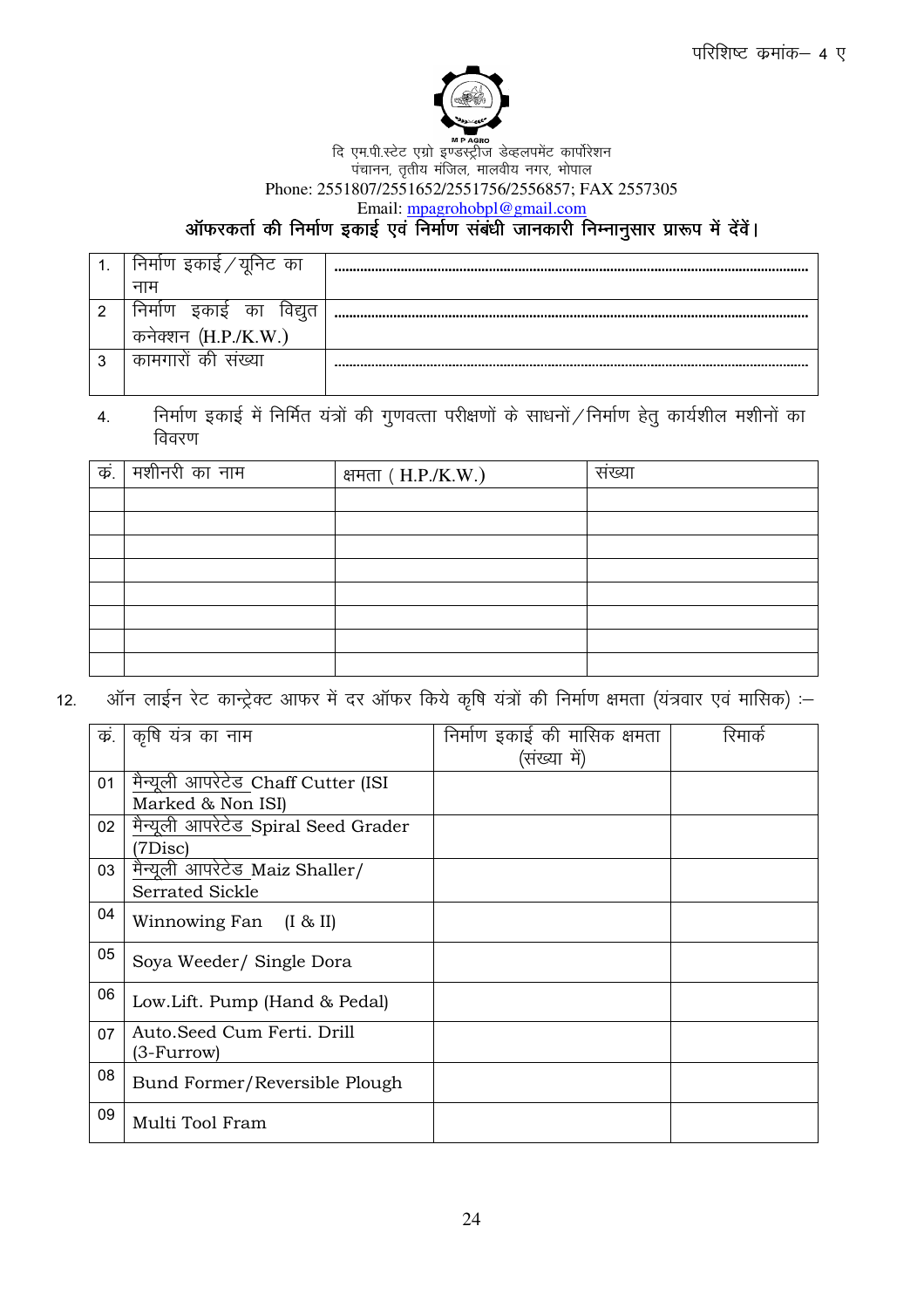निर्माण ईकाई द्वारा विगत 03 वर्ष (01.04.2017 से 31.03.2020 तक) में निर्मित एवं विक्रय किये  $6.$ गये यंत्रों की जानकारी :–

| $\overline{\overline{\Phi}}$ . | यंत्र का नाम | मासिक प्रदाय क्षमता   निर्मित संख्या | विकित संख्या |
|--------------------------------|--------------|--------------------------------------|--------------|
|                                |              |                                      |              |
|                                |              |                                      |              |
|                                |              |                                      |              |
|                                |              |                                      |              |
|                                |              |                                      |              |
|                                |              |                                      |              |
|                                |              |                                      |              |
|                                |              |                                      |              |
|                                |              |                                      |              |
|                                |              |                                      |              |

ऑफरकर्ता के हस्ताक्षर एवं सील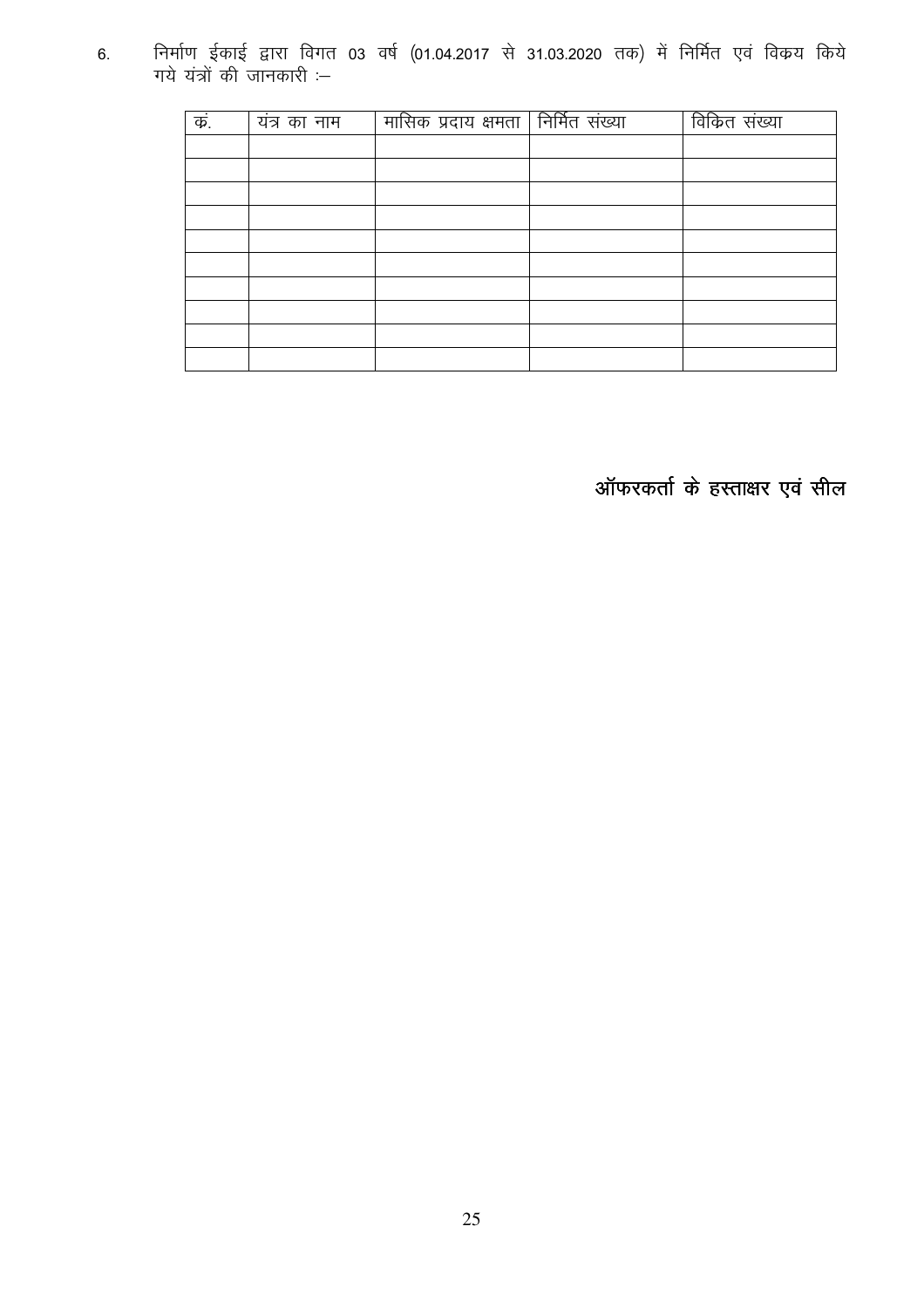# वित्तीय प्रस्ताव

|              | PRICE BID FOR SUPPLY OF AGRICULTURAL IMPLEMENTS |            |                  |   |           |                     |        |                 |                         |
|--------------|-------------------------------------------------|------------|------------------|---|-----------|---------------------|--------|-----------------|-------------------------|
|              | <b>NAME AND</b>                                 |            |                  |   |           |                     |        |                 |                         |
|              | <b>ADDRESS OF THE</b>                           |            |                  |   |           |                     |        |                 |                         |
|              | <b>BIDDER</b>                                   |            |                  |   |           |                     |        |                 |                         |
|              |                                                 |            |                  |   |           |                     |        |                 |                         |
|              |                                                 |            |                  |   |           |                     |        |                 |                         |
|              |                                                 |            |                  |   |           |                     |        |                 |                         |
|              | S. Name of                                      | <b>HSN</b> | Supply Basic GST |   |           | Corpn.              |        |                 | GST on Final {FOR Block |
|              | No Agril.                                       | Code       | Capacit Price    |   |           | $(\%$ ) & Margin    | Corpn. | $ H.Q.\rangle$  |                         |
|              | Implement                                       |            | y-Nos.           |   | Amou $5%$ |                     | Margin | Selling Rate to |                         |
|              |                                                 |            | (In 60           |   | nt        | $\frac{1}{4}$ 5% of |        |                 | Customer inclusive of   |
|              |                                                 |            | days)            |   |           | 5)                  |        | all taxes       |                         |
|              |                                                 |            |                  |   |           |                     |        |                 | (GST etc. ) and $5%$    |
|              |                                                 |            |                  |   |           |                     |        | Corpn. Margin   |                         |
| $\mathbf{1}$ | $\overline{2}$                                  | 3          | $\overline{4}$   | 5 | 6         | $\overline{7}$      | 8      | $9 = {5+6+7+8}$ |                         |
|              | <b>AManually Operated Implement</b>             |            |                  |   |           |                     |        | In              | In Words                |
|              |                                                 |            |                  |   |           |                     |        | Figure          |                         |
| $\mathbf{1}$ | <b>CHAFF</b>                                    |            |                  |   |           |                     |        |                 |                         |
|              | <b>CUTTER</b>                                   |            |                  |   |           |                     |        |                 |                         |
|              | (ISI Marked)                                    |            |                  |   |           |                     |        |                 |                         |
|              | <b>BIS</b>                                      |            |                  |   |           |                     |        |                 |                         |
|              | <b>LICENCE</b>                                  |            |                  |   |           |                     |        |                 |                         |
|              | NO.                                             |            |                  |   |           |                     |        |                 |                         |
|              | Make                                            |            |                  |   |           |                     |        |                 |                         |
|              | 2 CHAFF                                         |            |                  |   |           |                     |        |                 |                         |
|              | <b>CUTTER</b>                                   |            |                  |   |           |                     |        |                 |                         |
|              | (NON ISI)                                       |            |                  |   |           |                     |        |                 |                         |
|              | Make                                            |            |                  |   |           |                     |        |                 |                         |
|              | 3 SPIRAL                                        |            |                  |   |           |                     |        |                 |                         |
|              | <b>SEED</b>                                     |            |                  |   |           |                     |        |                 |                         |
|              | <b>GRADER</b>                                   |            |                  |   |           |                     |        |                 |                         |
|              | $(7-DISC)$                                      |            |                  |   |           |                     |        |                 |                         |
|              | 4 Maiz Shaller                                  |            |                  |   |           |                     |        |                 |                         |
|              |                                                 |            |                  |   |           |                     |        |                 |                         |
|              | 5Serrated                                       |            |                  |   |           |                     |        |                 |                         |
|              | Sickle                                          |            |                  |   |           |                     |        |                 |                         |
|              |                                                 |            |                  |   |           |                     |        |                 |                         |
|              | 6Winnowing                                      |            |                  |   |           |                     |        |                 |                         |
|              | (I)<br>Fan                                      |            |                  |   |           |                     |        |                 |                         |
|              |                                                 |            |                  |   |           |                     |        |                 |                         |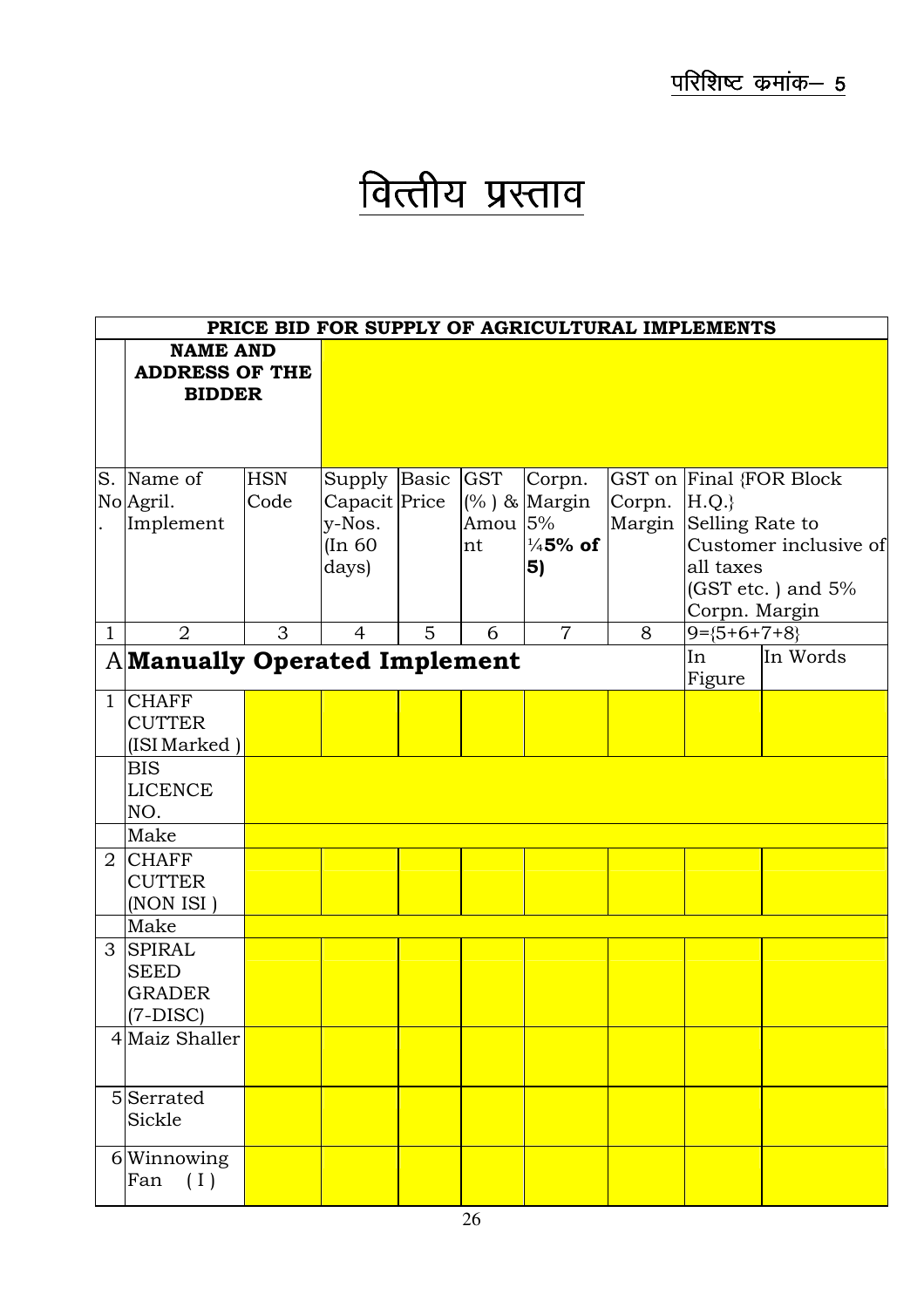| 7Winnowing<br>$\vert$ Fan (II)                |  |  |  |  |
|-----------------------------------------------|--|--|--|--|
| 8Soya<br>Weeder                               |  |  |  |  |
| $9$ Low.Lift.<br>Pump(Hand)                   |  |  |  |  |
| $10$ Low.Lift.<br>$\text{Pump}(\text{Pedal})$ |  |  |  |  |
| $11$ Ground Nut<br>Decorticater               |  |  |  |  |

| <b>BBullock Drawn Impliment</b>                  |  |  |  |  |  |  |  |  |
|--------------------------------------------------|--|--|--|--|--|--|--|--|
| Make                                             |  |  |  |  |  |  |  |  |
| 12 Auto.Seed<br>Cum Ferti.<br>Drill<br>(3Furrow) |  |  |  |  |  |  |  |  |
| 13 Single Dora                                   |  |  |  |  |  |  |  |  |
| 14 Bund Former                                   |  |  |  |  |  |  |  |  |
| 15 Multi Tool<br>Frame                           |  |  |  |  |  |  |  |  |
| $16$ Reversible<br>Plough                        |  |  |  |  |  |  |  |  |

### **Number of corrections in the price bid:………………..**

**Note:** Please submit neatly typed price bid only. In case of hand written bid, please record the number of corrections done in the price bid, if any.

आफरकर्ता के हस्ताक्षर एवं सील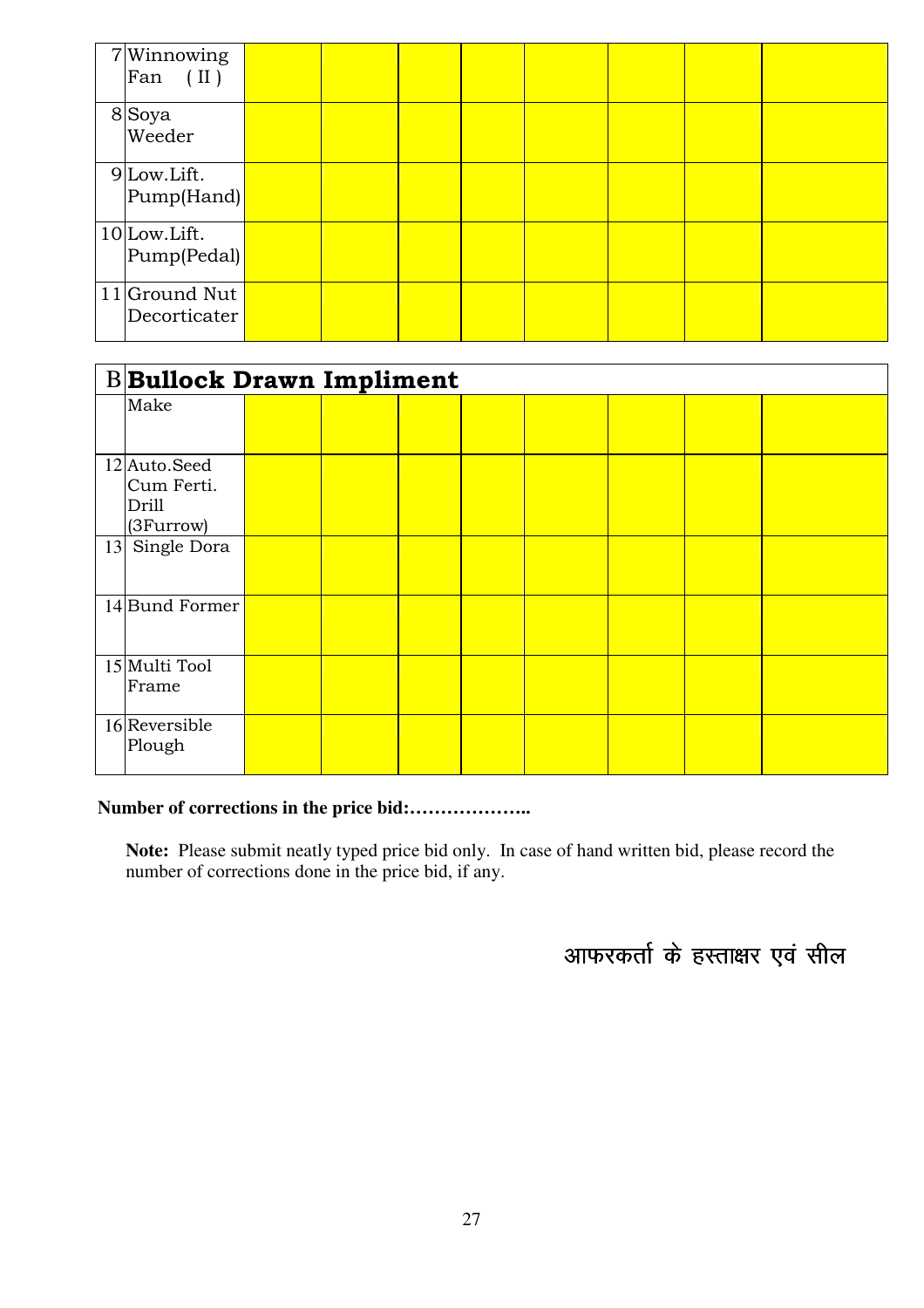परिशिष्ट 6

### <u>: अनुबध</u> ::

जो कि कम्पनी अधिनियम 1956 के अंतर्गत गठित शासकीय उपक्रम हैं तथा आगे इसे ''निगम'' ..... पदनाम .......................... जिनके हस्ताक्षर अनुबंध पर है, जिन्हें आगे प्रदायक कहा जावेगा, के

बीच निष्पादित किया गया है।

यह कि निगम द्वारा समाचार पत्र में विज्ञप्ति प्रकाशित कर मैन्यूली आपरेटेड (Manually Operated) एवं बैलचलित (Bullock Drawn) कृषि यंत्रों के प्रदाय हेतु दिनांक 09.02.2021 को ऑफर आमंत्रित किये गये थे। प्रदायक द्वारा ऑन लाईन रेट कांट्रेक्ट ऑफर कय करते हुए ऑन लाईन रेट कांट्रेक्ट आफर प्रपत्र की सभी शर्तो को मान्य करते हुए रेट कांट्रेक्ट आफर में भाग लिया गया है। ऑन लाईन रेट कांट्रेक्ट आफर प्रपत्र भी अनुबंध का हिस्सा है।

.<br>निगम द्वारा पत्र कमांक .......................... दिनांक .............................. से प्रदायक के रेट कांट्रेक्ट आफर को मान्य करते हुए अनुबंध करने बाबत् कार्यवाही की गई है।

निगम द्वारा प्रदायक की मैन्यूली आपरेटेड (Manually Operated) एवं बैलचलित (Bullock Drawn) कृषि यंत्रों हेतु दरों को स्वीकृत किया गया है, का विवरण संलग्न (परिशिष्ट क्र. 2, 2ए....2बी, 3, 3ए, 3बी अनुसार) पर उल्लेखित है, का (आन लाईन रेट कांट्रेक्ट आफर प्रपत्र में) निर्धारित शर्तो अनुसार निगम को प्रदाय करने हेतु सहमत है।

निम्नानुसार दस्तावेज / दस्तावेजों में उल्लेखित शर्ते एवं नियम अनुबंध का हिस्सा होंगे:-

- ऑन लाईन रेट कांट्रेक्ट आफर प्रपत्र में उल्लेखित सभी शर्तें।  $1.$
- मैन्यूली आपरेटेड (Manually Operated) एवं बैलचलित (Bullock Drawn) कृषि यंत्रों की निर्धारित  $\overline{2}$ मापदण्ड (रेट कांट्रेक्ट आफर परिशिष्ट क0 2, 2ए.....2बी, 3, 3ए, 3बी अनुसार)
- प्रदायक का सहमति पत्र दिनांक .........................  $3<sub>l</sub>$
- प्रदायक द्वारा प्रस्तुत आन लाईन रेट कांट्रेक्ट आफर व अन्य जानकारियां।  $4.$ उक्तानुसार उल्लेखित दस्तावेज/दस्तावेजों में उल्लेखित नियम व शर्ते अनुबंध का हिस्सा रहेंगे ।

अनुबंध के संबंध में निगम के प्रबंध संचालक का निर्णय अंतिम ओर मान्य रहेगा। उक्तानुसार विवरण के आधार पर दोनों पक्ष के मध्य अनुबंध उल्लेखित दिनांक को संपादित किया जाता है।

उप महाप्रबंधक (इंजी)

| गवाह :           | . .<br>. . |
|------------------|------------|
| $\overline{1}$ . |            |
| 2.               |            |
|                  | प्रदायक    |
| 1.               |            |
| $\mathcal{P}$    |            |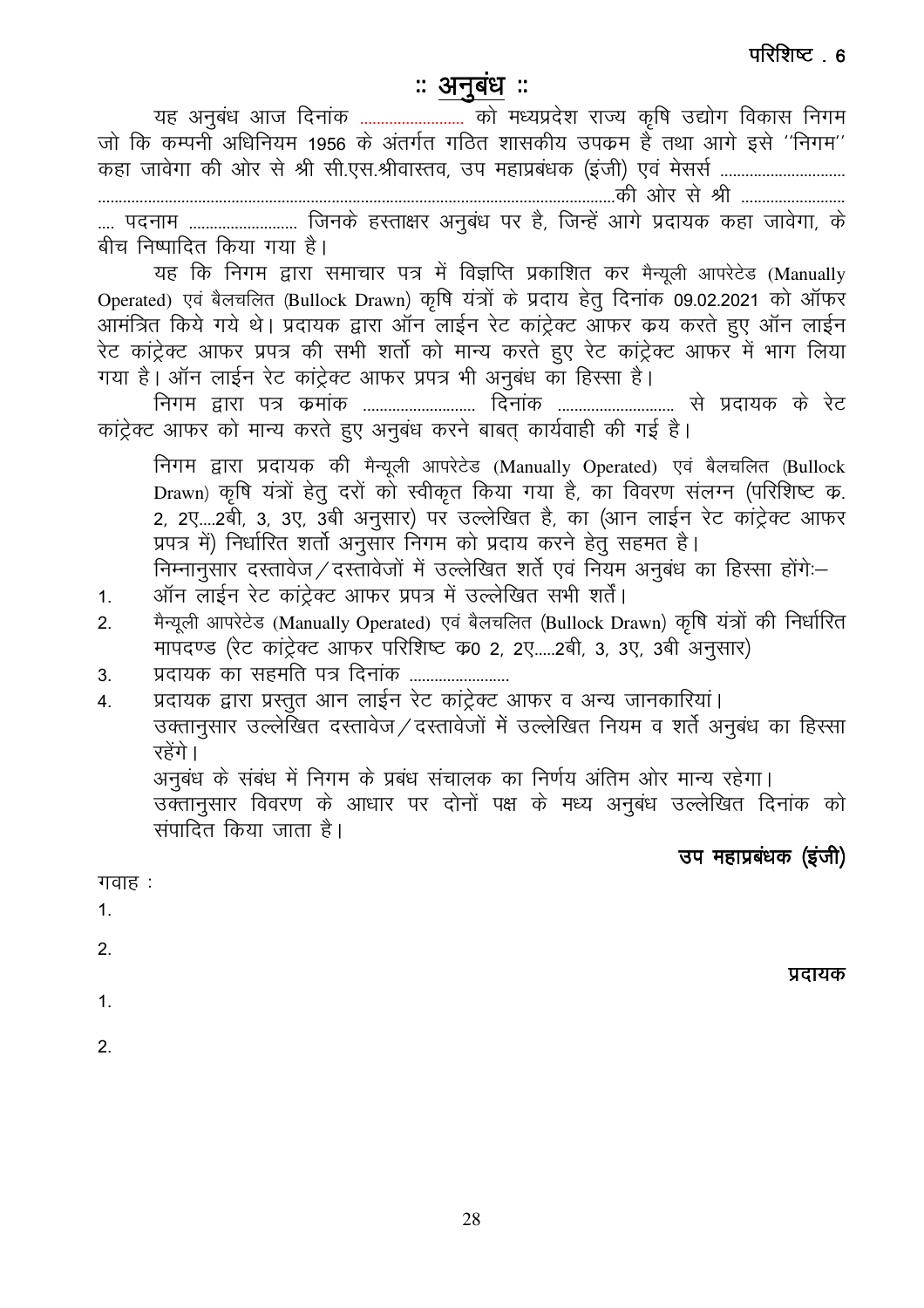### **FEASIBILITY /VENDOR ENROLLMENT FORM**

Information to be submitted by the manufacturer for the feasibility Study

| Name of                          |                           |                                |                 |            |
|----------------------------------|---------------------------|--------------------------------|-----------------|------------|
| Proprietor/Partners/Directors    |                           |                                |                 |            |
| Designation of concerned         |                           |                                |                 |            |
| person                           |                           |                                |                 |            |
| Name of Firm                     |                           |                                |                 |            |
| /Unit/Company                    |                           |                                |                 |            |
| Legal status of                  |                           |                                |                 |            |
| Firm/Unit/company                |                           |                                |                 |            |
| Type of Business                 |                           |                                |                 |            |
|                                  |                           |                                |                 |            |
| <b>OfficeAddress</b>             |                           |                                |                 |            |
| FactoryAddress                   |                           |                                |                 |            |
| Office Phone No.                 |                           |                                |                 |            |
| Mobile No.                       |                           |                                |                 |            |
| E-mail ID                        |                           |                                |                 |            |
| <b>GrossAnnual Sales/Revenue</b> |                           |                                |                 |            |
| Details of products for which    | S.No.                     | Name of Products               | Date of         | Registered |
| Enrolment is desired             |                           | (Manually Operated             | commencement of | Capacity   |
|                                  |                           | Implements)                    | Production      |            |
|                                  | $\mathbf{1}$              | <b>ISI Marked Chaff cutter</b> |                 |            |
|                                  |                           | (Manually operated)            |                 |            |
|                                  | $\overline{2}$            | Non.ISI Chaff cutter           |                 |            |
|                                  |                           | (Manually operated)            |                 |            |
|                                  | 3                         | Spiral Seed Grader             |                 |            |
|                                  |                           | (Manually operated)            |                 |            |
|                                  | $\overline{4}$            | Maiz Shaller                   |                 |            |
|                                  | 5                         | <b>Serrated Sickle</b>         |                 |            |
|                                  | 6 &                       | Winnowing Fan                  |                 |            |
|                                  | 7                         | $(I & \& II)$                  |                 |            |
|                                  | 8                         | Soya Weeder                    |                 |            |
|                                  | 9 &                       | Low.Lift. Pump                 |                 |            |
|                                  | 10                        | (Hand & Pedal)                 |                 |            |
|                                  | 11                        | <b>GND</b>                     |                 |            |
|                                  |                           | <b>Bullock Drawn</b>           |                 |            |
|                                  |                           | Implements                     |                 |            |
|                                  | 12                        | Auto.Seed Cum                  |                 |            |
|                                  |                           | Ferti. Drill (3-Furo.)         |                 |            |
|                                  | 13                        | Single Dora                    |                 |            |
|                                  | 14                        | <b>Bund Former</b>             |                 |            |
|                                  | 15                        | Multi Tool Fram                |                 |            |
|                                  | 16                        | Reversible Plough              |                 |            |
|                                  |                           | (3-Furrow)                     |                 |            |
| Industry's Registration          |                           | <b>Permanent Registration</b>  | Date            |            |
| Details                          |                           | No. of DTIC or                 |                 |            |
|                                  | Entrepreneur's Memorandum |                                |                 |            |
|                                  | No.                       |                                |                 |            |
|                                  |                           | Issued by DTIC (EM Part-II)    |                 |            |
|                                  |                           |                                |                 |            |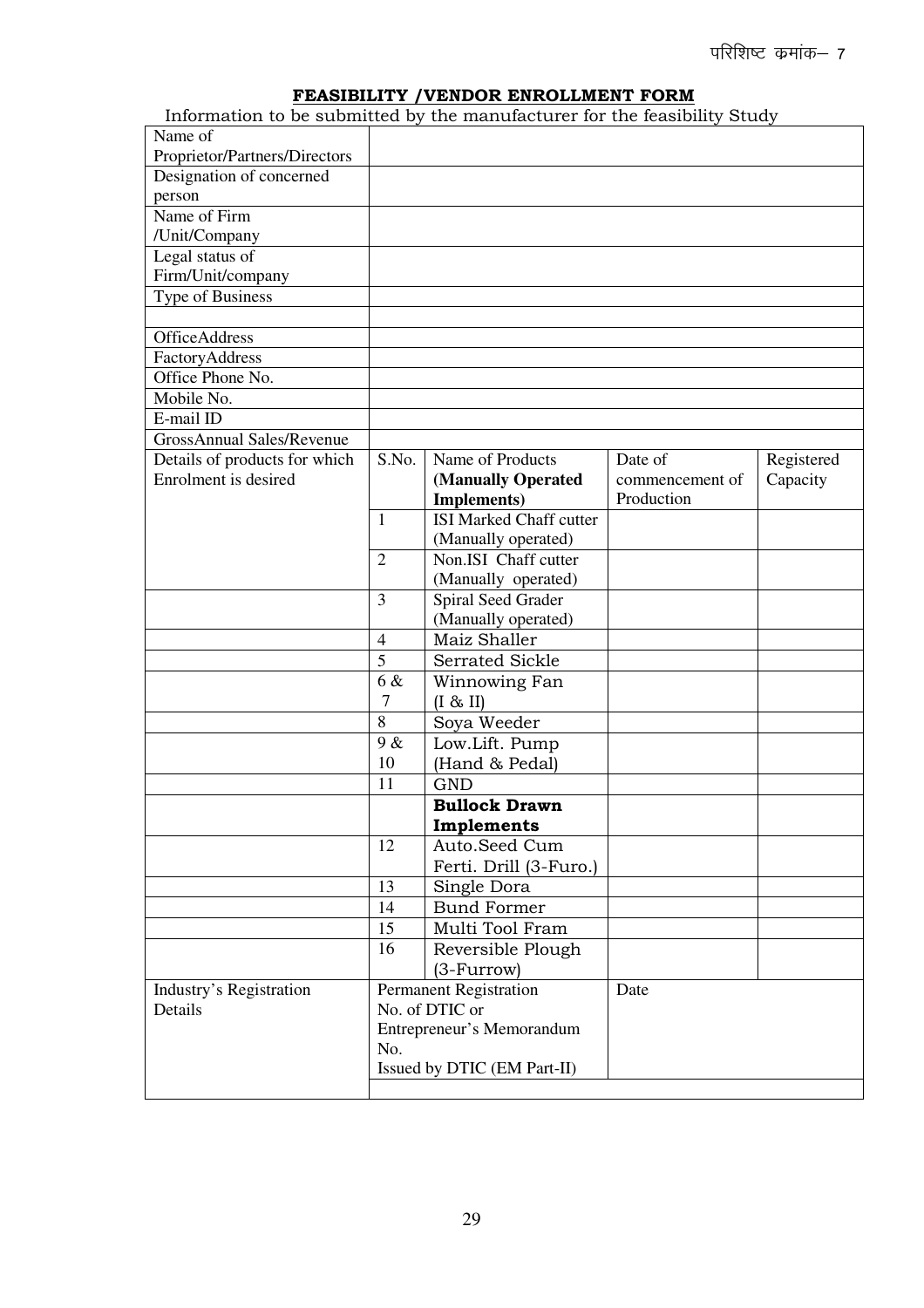| <b>Details of Main Machines</b><br>installed for Production of | Sr.No.                                |                                       | Name of<br>Machine(s)  | Type/HP  | Qty.       |            | Year of<br>Purchase |  |
|----------------------------------------------------------------|---------------------------------------|---------------------------------------|------------------------|----------|------------|------------|---------------------|--|
| items for which feasibility                                    | A                                     |                                       | Manufacturing          |          |            |            |                     |  |
| study is required                                              |                                       |                                       |                        |          |            |            |                     |  |
|                                                                |                                       |                                       |                        |          |            |            |                     |  |
|                                                                | B                                     |                                       | <b>Quality Control</b> |          |            |            |                     |  |
|                                                                |                                       |                                       |                        |          |            |            |                     |  |
|                                                                |                                       |                                       |                        |          |            |            |                     |  |
|                                                                |                                       |                                       |                        |          |            |            |                     |  |
| Manpower                                                       | For production                        |                                       |                        |          |            | In Numbers |                     |  |
|                                                                |                                       |                                       | For Quality Control    |          | In Numbers |            |                     |  |
|                                                                |                                       | For Office Staff                      |                        |          |            |            | In Numbers          |  |
| <b>Electric Power</b>                                          |                                       | Domestic /Commercial/ Industrial      |                        |          |            |            |                     |  |
| <b>Electricity Phase</b>                                       |                                       | Single Phase/Three Phase<br>$-$ in HP |                        |          |            |            |                     |  |
| DG set                                                         |                                       | YES/NO, if Yes, mention capacity      |                        |          |            |            |                     |  |
|                                                                |                                       | HP/KW                                 |                        |          |            |            |                     |  |
| Land /Building/ Shed                                           |                                       | Total Plot/LandArea                   |                        |          |            |            | Sq.Ft.              |  |
|                                                                |                                       | Administrative                        |                        |          |            |            | Sq.Ft.              |  |
|                                                                |                                       | Production shed                       |                        |          |            |            | Sq.Ft.              |  |
| Ownership                                                      |                                       | Owned/Rented                          |                        |          |            |            |                     |  |
| Turnover : last two years                                      | Year                                  |                                       |                        | Turnover |            |            |                     |  |
|                                                                | Year                                  |                                       |                        | Turnover |            |            |                     |  |
| Quality                                                        | BIS Licence No.                       |                                       |                        |          |            |            |                     |  |
| Certification                                                  | Any other Licence No.                 |                                       |                        |          | Date       |            |                     |  |
|                                                                | <b>Feasibility Report Carried out</b> |                                       |                        |          |            | Date       |                     |  |
|                                                                | by MPLUN                              |                                       |                        |          |            |            |                     |  |

### **DECLARATION**

I hereby declare that information submitted in the prescribed format is true and correct. If IRS (I R Claas) find any information false or we unable to submit original document on demand, the IRS (IR Claas) has full right to take Appropriate / legal Action Against us.

> Authorised Signatory Seal of Units

Note: Tenderer shall be submited the necessary documents in support of above details.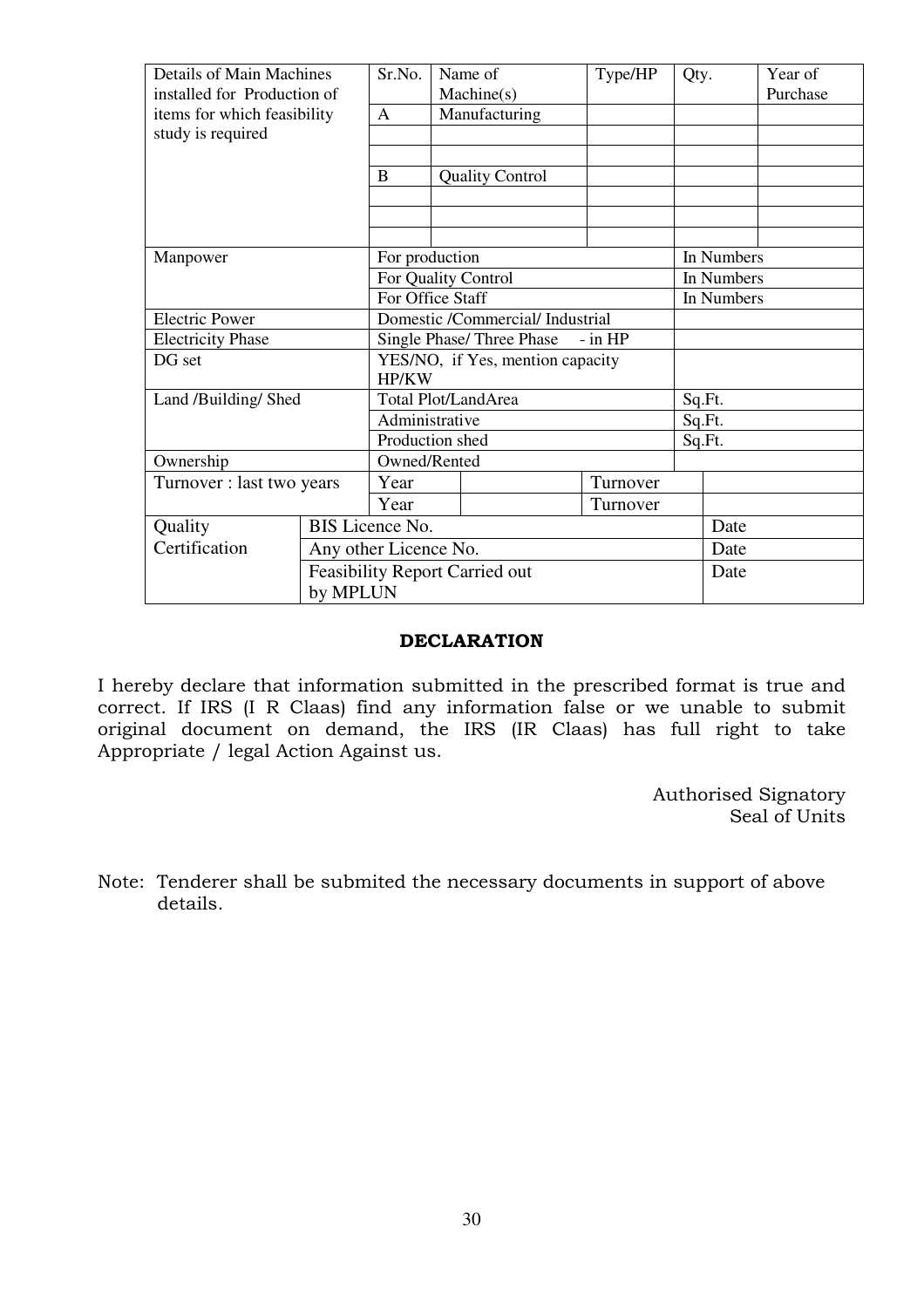### **DOCUMENTS TO BE SUBMITTED FOR FEASIBILITY / VENDOR ASSESSMENT FORM**

- 1. Details of manufacturing process /Organisation Chart.
- 2. Acknowledgement of EM Part II, submitted to DTIC.
- 3. Unit location plan map & Unit lay-out plan map.
- 4. Electric capacity Accepted by electricity board & Electricity bills of last two months.
- 5. List of qualified staff/manpower.
- 6. Rent Agreement & Rent receipt (if Applicable). Lease deed of plot (if Applicable). Registry of Shed (if Applicable).
- 7. Approble of work by Govt. org. or any classification society. (if Applicable).
- 8. Details of product range & sizes manufacture.
- 9. List of Approved vendors/clients.
- 10. List of plant And machinery.
- 11. List of instruments And their calibration status & In house test facilities.
- 12. Last three financial years' turnover report which is certified by chartered Accountant.
- 13. List of brought out itemes for individual product manufacturing.
- 14. Manufacturer's self declearation letter.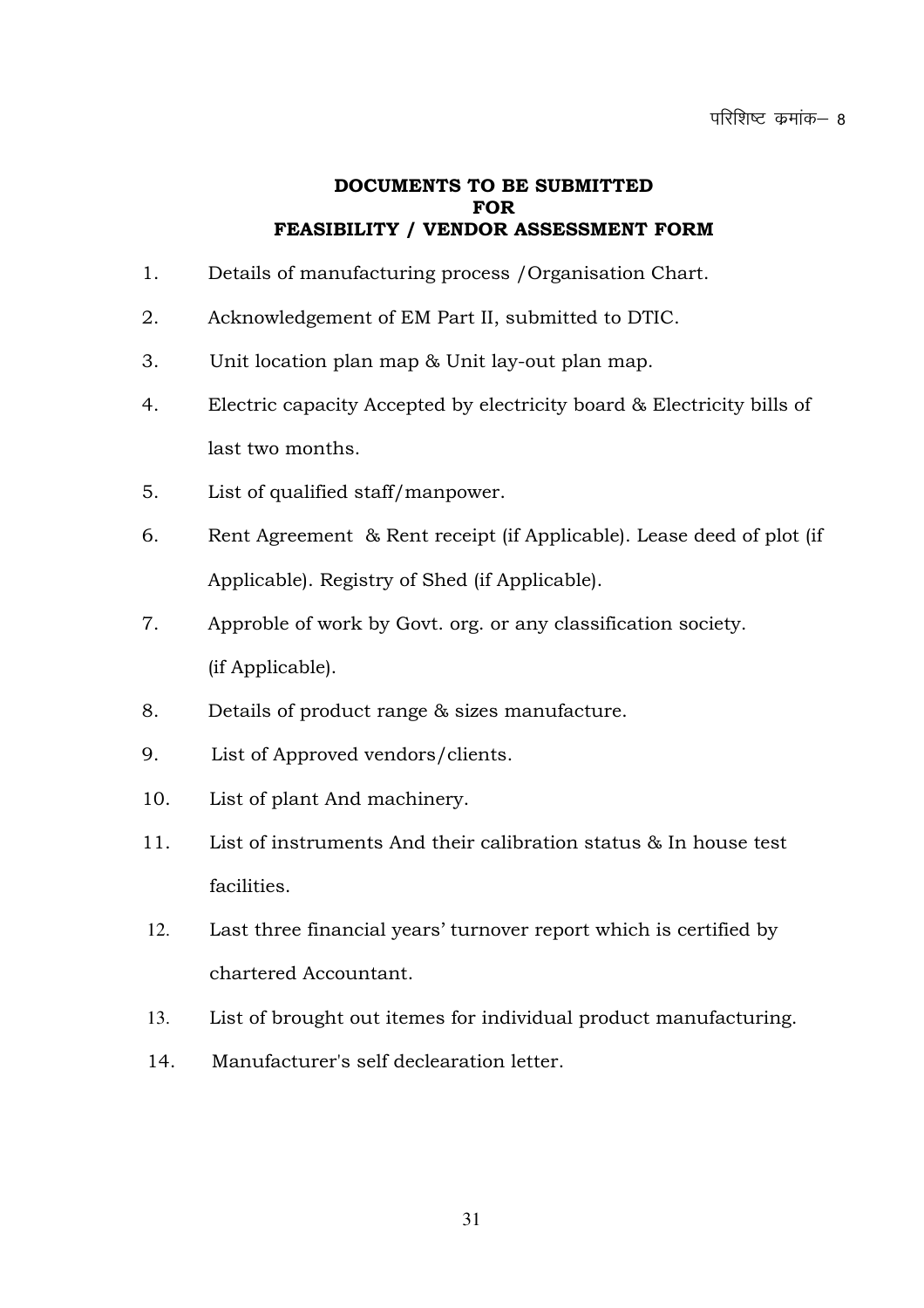### (**AUTHORITY TO PARTICIPATE IN ON-LINE RCO** On letter Head of Manufucturer) TO WHOM SOEVER IT MAY CONERNED

I hereby authorize --------------------------------- (mobile No………………) working as -------------------- of M/s-------------------------------------------- on behalf of manufacturing company to sign and execute all documents related to the On-line Rate Contract Offer (2022-23) of M.P. State Agro Industries Development Corporation Ltd. Panchanan Building, 3<sup>rd</sup> Floor, Malviya Nagar, Bhopal (MP) for supply of **Manually Operated** and **Bullock Drawn** agricultural implements.

> Signature & Name of Manufacturer {Seal & Sign}

Authorized Signatory Sign & Seal Name : Designation :

( attested by) Signature & Name of Manufacturer {Seal & Sign}

(Note:- To be submitted in original letter head of the Manufacturing Company.)